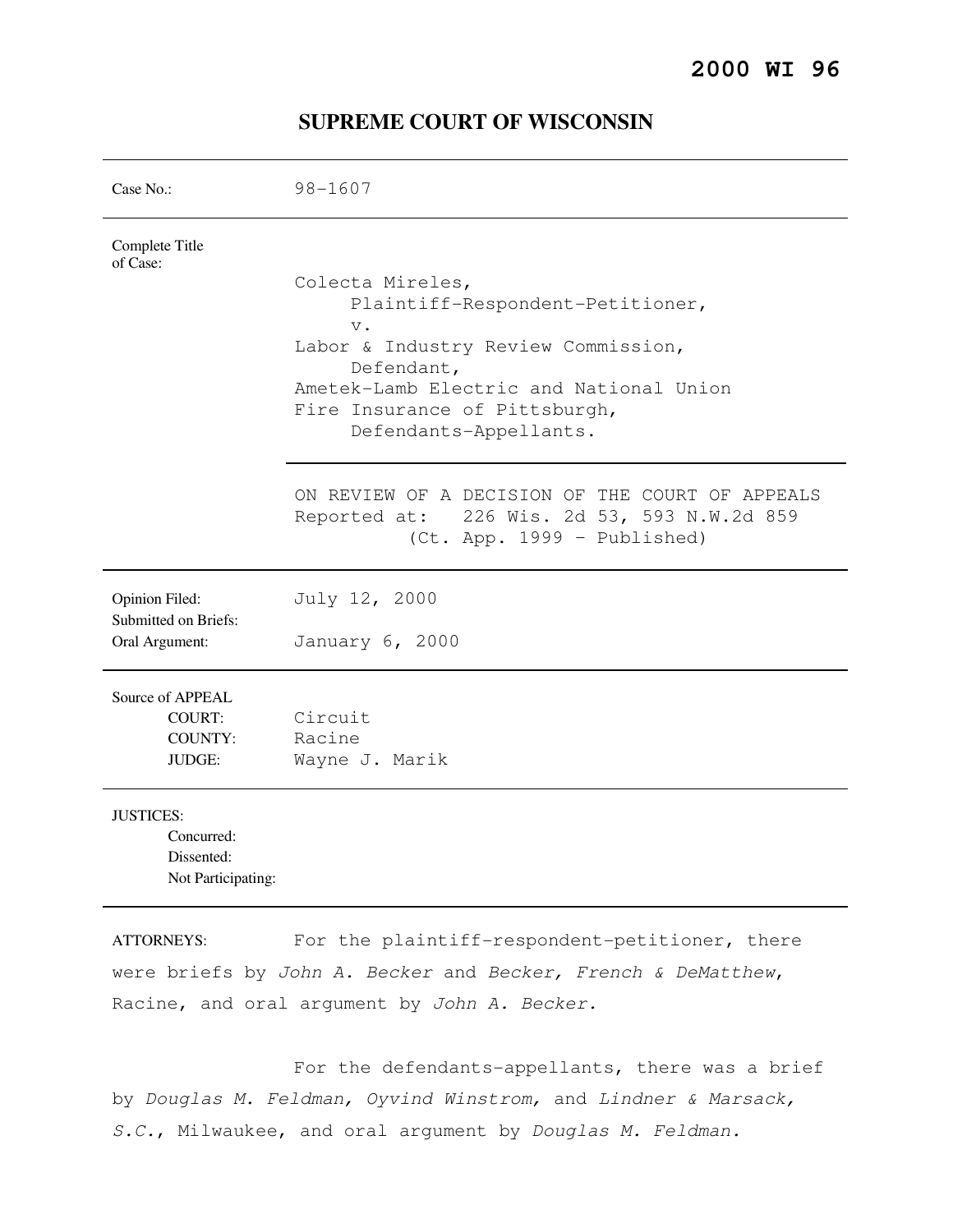# **2000 WI 96**

#### **NOTICE**

This opinion is subject to further editing and modification. The final version will appear in the bound volume of the official reports.

No. 98-1607

STATE OF WISCONSIN THE STATE OF WISCONSIN THE STATE OF STATE OF STATE OF STATE OF STATE OF STATE OF STATE OF STATE OF STATE OF STATE OF STATE OF STATE OF STATE OF STATE OF STATE OF STATE OF STATE OF STATE OF STATE OF STATE

**Colecta Mireles,** 

 **Plaintiff-Respondent-Petitioner,** 

 **v.** 

**Labor & Industry Review Commission,** 

 **Defendant,** 

**Ametek-Lamb Electric and National Union Fire Insurance of Pittsburgh,** 

 **Defendants-Appellants.** 

# FILED

#### **JUL 12, 2000**

**Cornelia G. Clark Clerk of Supreme Court Madison, WI** 

REVIEW of a decision of the Court of Appeals. Reversed and cause remanded.

¶1 DAVID T. PROSSER, J. Colecta Mireles (Mireles) seeks review of a published decision of the court of appeals, Mireles v. LIRC, 226 Wis. 2d 53, 593 N.W.2d 859 (1999), reversing the judgment of the Circuit Court of Racine County, Wayne J. Marik, Judge. Mireles suffered an "unscheduled" back injury while working for Ametek-Lamb Electric (Ametek) of Racine. She eventually returned to work and subsequently suffered a "scheduled" wrist injury that precluded her from continuing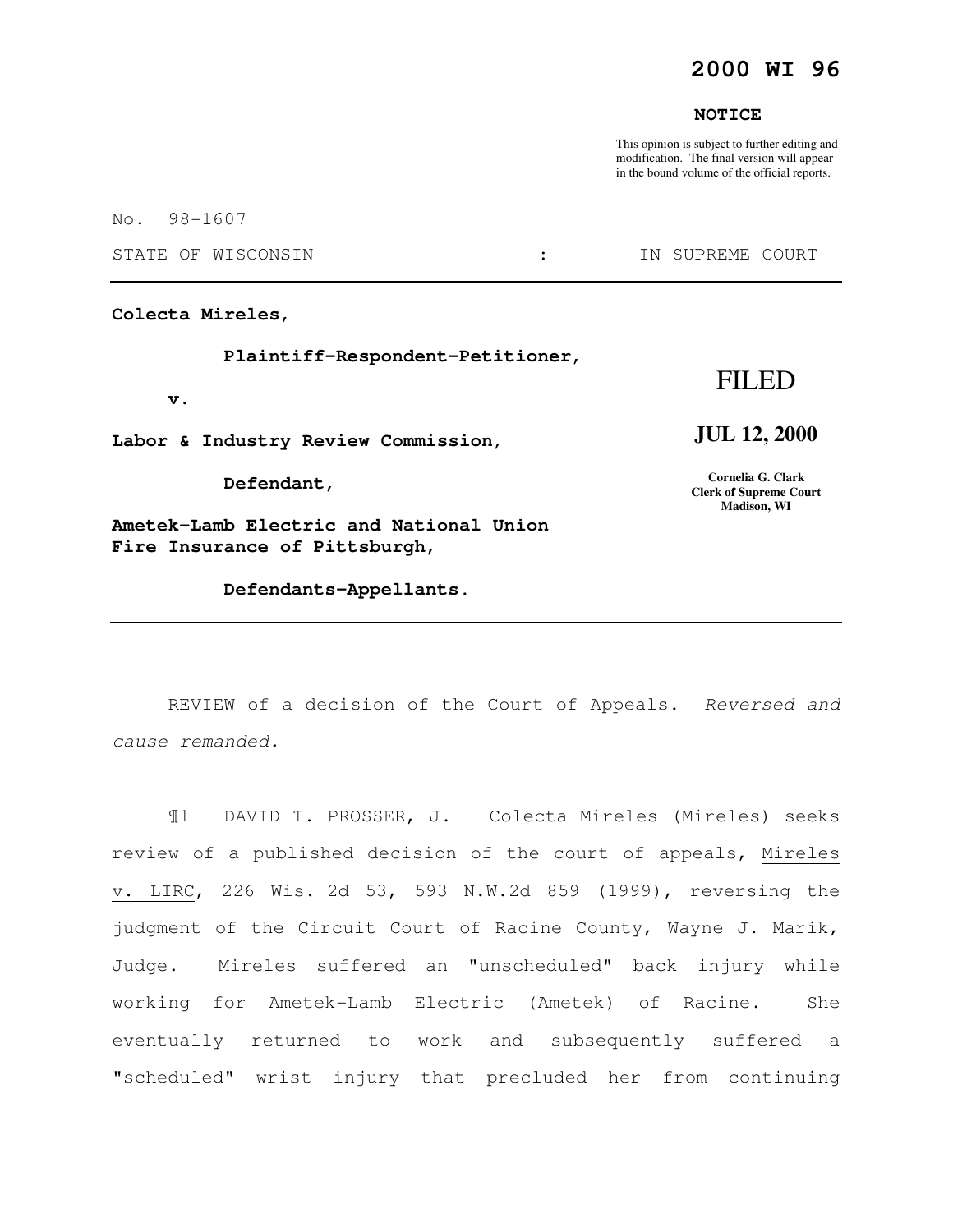employment at Ametek. Both an Administrative Law Judge (ALJ) and the Wisconsin Labor and Industry Review Commission (LIRC) denied Mireles's claim for additional Worker's Compensation benefits. The circuit court set aside LIRC's decision, but the court of appeals reversed. We accepted Mireles's petition for review.

¶2 Two issues are presented: First, can an injured worker apply for a reopening of an unscheduled injury award under Wis. Stat.  $$ 102.44(6)(b)^1$  when a later scheduled injury causes the end of an employment relationship? Second, can an injured worker qualify for permanent total disability benefits pursuant to Wis. Stat. § 102.44(2) based upon a combination of scheduled and unscheduled injuries?

¶3 We conclude, first, that Wis. Stat. § 102.44(6)(b) allows the appropriate agency<sup>2</sup> to reopen a Worker's Compensation award to account for loss of earning capacity from an

e<br>S

 $2$  At the time Mireles applied for benefits, the Department of Industry, Labor and Human Relations (DILHR) administered the Worker's Compensation Act (the Act). Currently the Act is administered by the Worker's Compensation Division of the Department of Workforce Development (DWD). See 1995 Wis. Act 289, § 275, 1995 Wis. Act 27, §§ 9130(4), 9430(5).

 $1$  Wisconsin Stat. § 102.03(4) dictates that the right to compensation "shall in all cases be determined in accordance with the provisions of law in effect as of the date of the injury." Thus, when we discuss Mireles's claim for a reopening under Wis. Stat. § 102.44(6)(b), all references to Wisconsin statutes are to the 1991-92 volumes. When we address Mireles's claim for permanent total disability under Wis. Stat. § 102.44(2), all references are to the 1993-94 volumes. Nonetheless, the pertinent statutory provisions have remained unchanged since Mireles's first injury.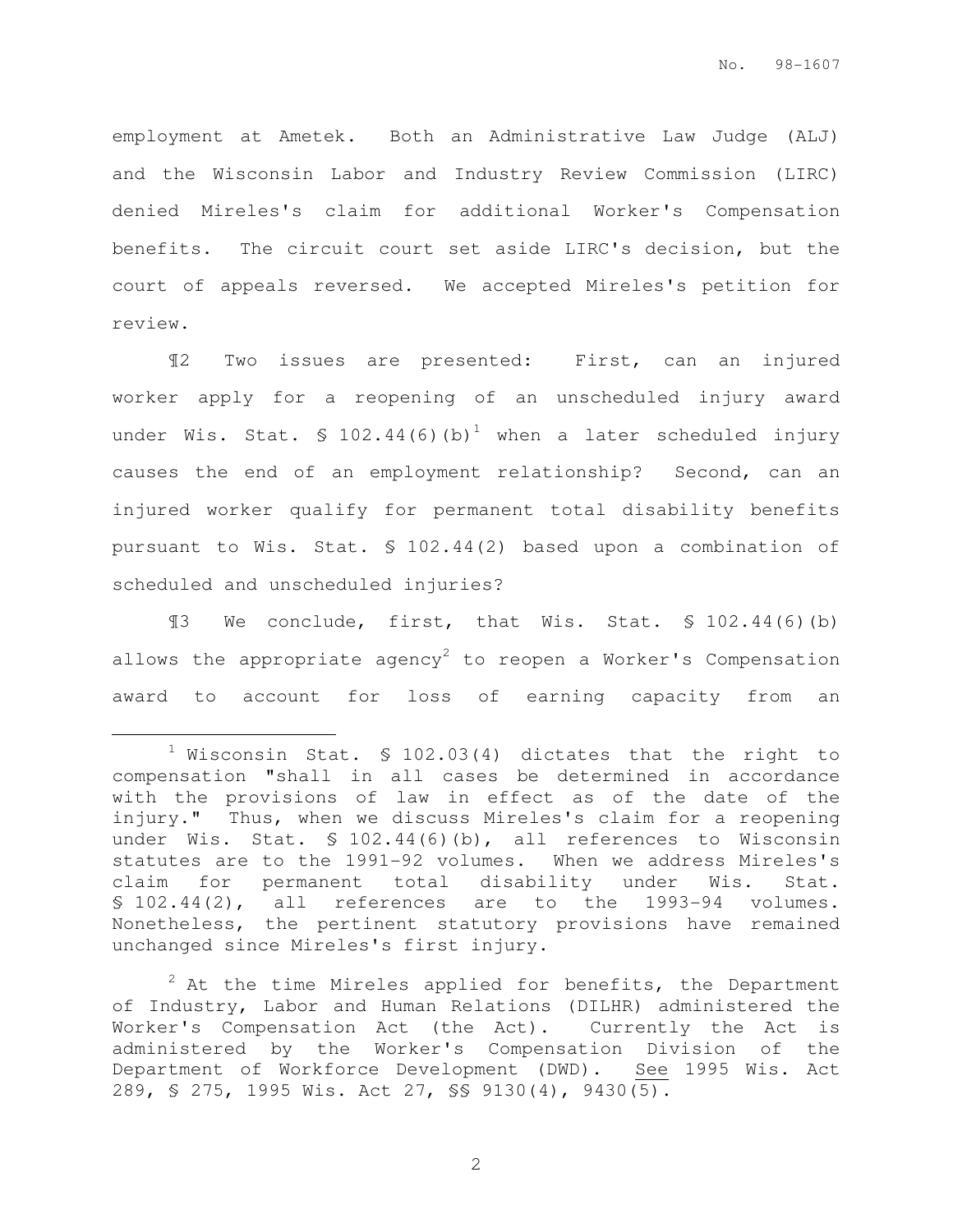unscheduled injury, even if a scheduled injury causes the termination of an employment relationship.

¶4 We conclude, second, that Wis. Stat. § 102.44(2) permits the agency to find permanent total disability based upon a combination of a worker's scheduled and unscheduled injuries. Read together with other statutes, Wis. Stat. §§ 102.44(2) and 102.44(4) specifically allow a scheduled injury to be considered as part of a total permanent disability. When a scheduled injury is part of a total permanent disability that includes an unscheduled injury, the disability is not covered by Wis. Stat. §§ 102.52, 102.53, or 102.55. Rather, it is covered by  $$102.44(2).$ 

¶5 Accordingly, we reverse the decision of the court of appeals and remand this case to LIRC for additional factual determinations so that LIRC may process Mireles's application under the legal standards we outline today.

#### THE WORKER'S COMPENSATION ACT

¶6 Worker's Compensation benefits in Wisconsin are governed primarily by the Worker's Compensation Act (the Act), which is administered by the Department of Workforce Development (DWD). The Act appears in Chapter 102 of the Wisconsin Statutes. It establishes a complex formula for determining Worker's Compensation benefits. Before we address Mireles's claims, we review the general structure of the Act to aid in reviewing Mireles's situation.

¶7 The Act is designed to compensate workers injured in the course of their employment. State v. LIRC, 136 Wis. 2d 281,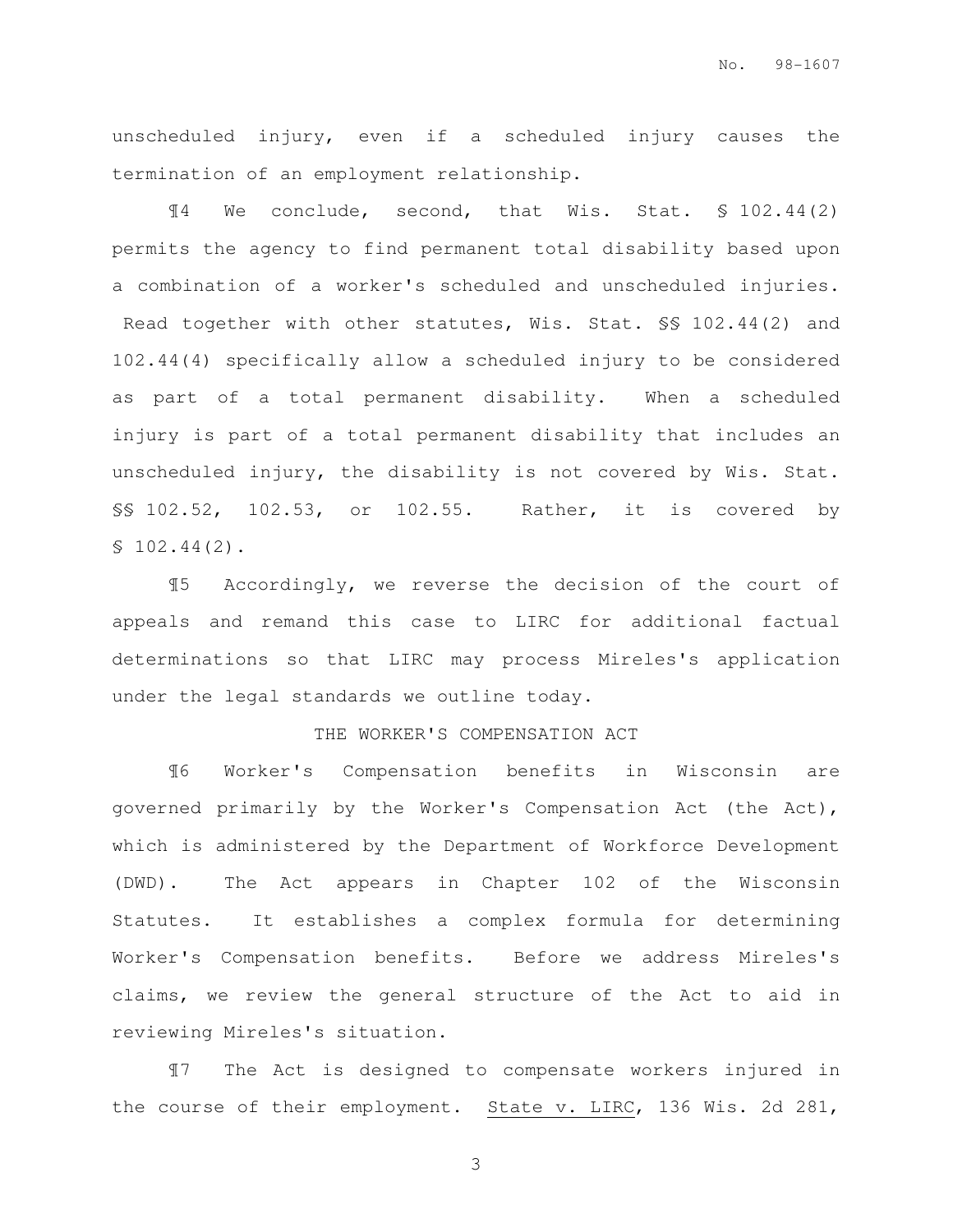288, 401 N.W.2d 585 (1987). Benefits payable under the Act fall under one of two categories, temporary disability benefits or permanent disability benefits.

¶8 Temporary disability benefits are payable during an injured worker's healing period. Wis. Stat. § 102.43; John D. Neal and Joseph Danas, Jr., Worker's Compensation Handbook § 5.3 (4th ed. 1997). By contrast, permanent disability benefits compensate an injured worker when a disability remains after the healing period. Wis. Stat. § 102.44; Worker's Compensation Handbook § 5.15. The focus of Mireles's appeal is LIRC's refusal to award permanent disability benefits.

¶9 Permanent disability benefits are divided into two distinct categories: compensation for "scheduled" injuries and compensation for "unscheduled" injuries. Worker's Compensation Handbook § 5.18. Scheduled injuries are enumerated in Wis. Stat. § 102.52. Scheduled injuries require the payment of benefits for a specific number of weeks, as outlined in the statute. For example, § 102.52(1) mandates an award of 500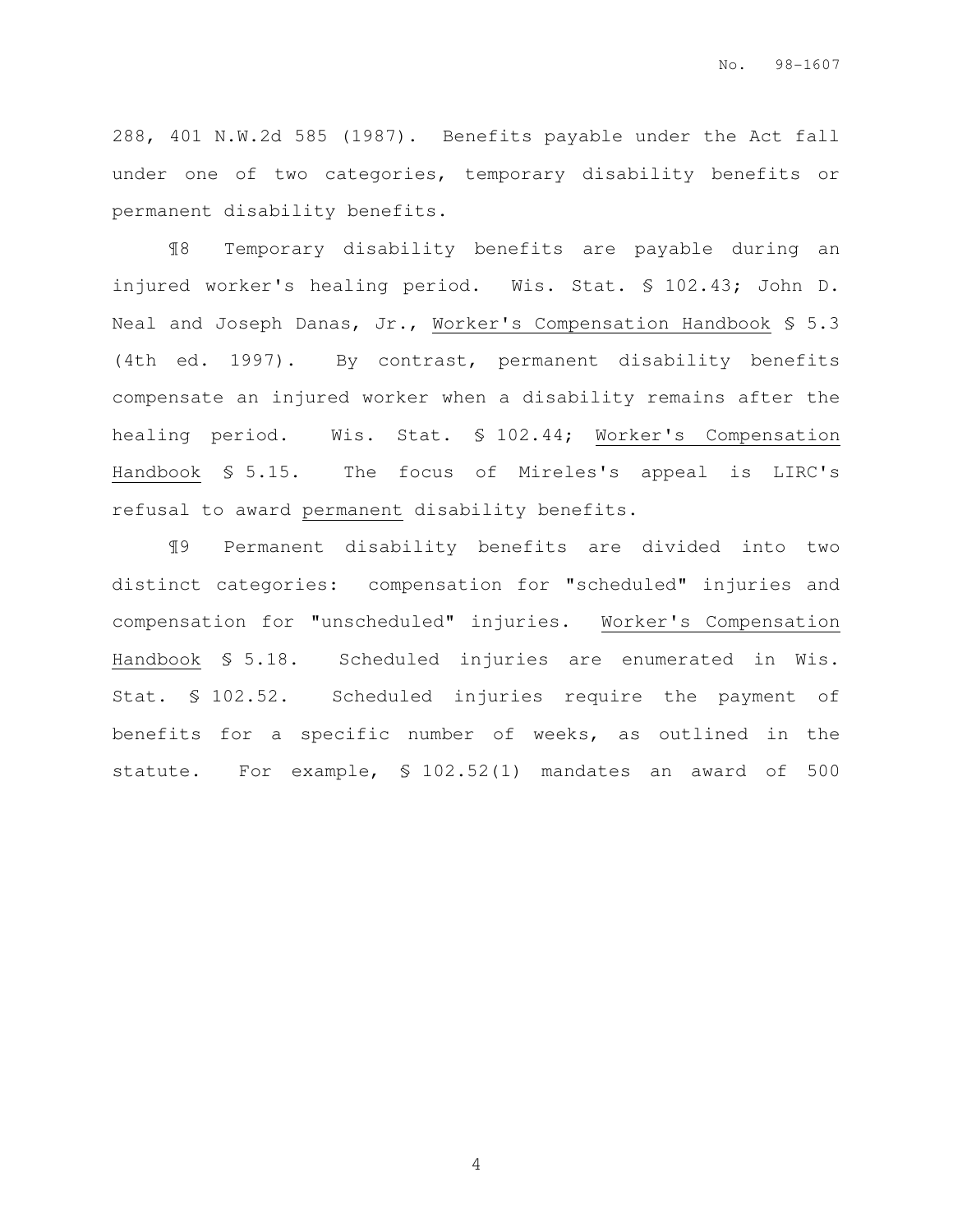weeks of benefits for the loss of an arm at the shoulder.<sup>3</sup> Wisconsin Stat. § 102.53 mandates increases of awards for certain combinations of permanent disabilities.

¶10 The schedules contained in Wis. Stat. § 102.52 presume that a worker has lost a body part entirely. As noted, § 102.52(1) awards 500 weeks of benefits for the "loss of an arm at the shoulder." If a worker suffers a lesser injury, such as a major loss of motion of the arm at the shoulder, the worker is compensated based on how the injury compares to total loss of the arm. Wis. Stat. § 102.55(3). Thus, if a worker suffers a loss of motion of the arm deemed to be a 50 percent loss by DWD, the worker will receive 50 percent of the scheduled period of benefits, or 250 weeks.

¶11 Scheduled injury benefits are presumed to include compensation for an injured worker's loss of earning capacity. Mednicoff v. ILHR, 54 Wis. 2d 7, 14, 194 N.W.2d 670 (1972).

e<br>S

 $3$  For both temporary and permanent disability benefits, the Act uses a figure representing two-thirds of the injured worker's average earnings as a basis for calculating benefits, Wis. Stat. SS 102.43, 102.44, and 102.52, subject to calculation methods and minimum and maximum statutory levels of compensation. Wis. Stat. § 102.11; John D. Neal and Joseph Danas, Jr., Worker's Compensation Handbook §§ 5.4 and 5.15 (4th ed. 1997). The Act individualizes compensation by awarding benefits at a two-thirds earnings rate for a certain number of weeks, depending on how the injury is classified within the Act. Wis. Stat. §§ 102.43, 102.44, and 102.52; Worker's Compensation Handbook §§ 5.4 and 5.15. For permanent partial disability benefits, however, the maximum benefits are set low enough by statute that most injured workers receive the maximum benefits allowable. Worker's Compensation Handbook § 5.15.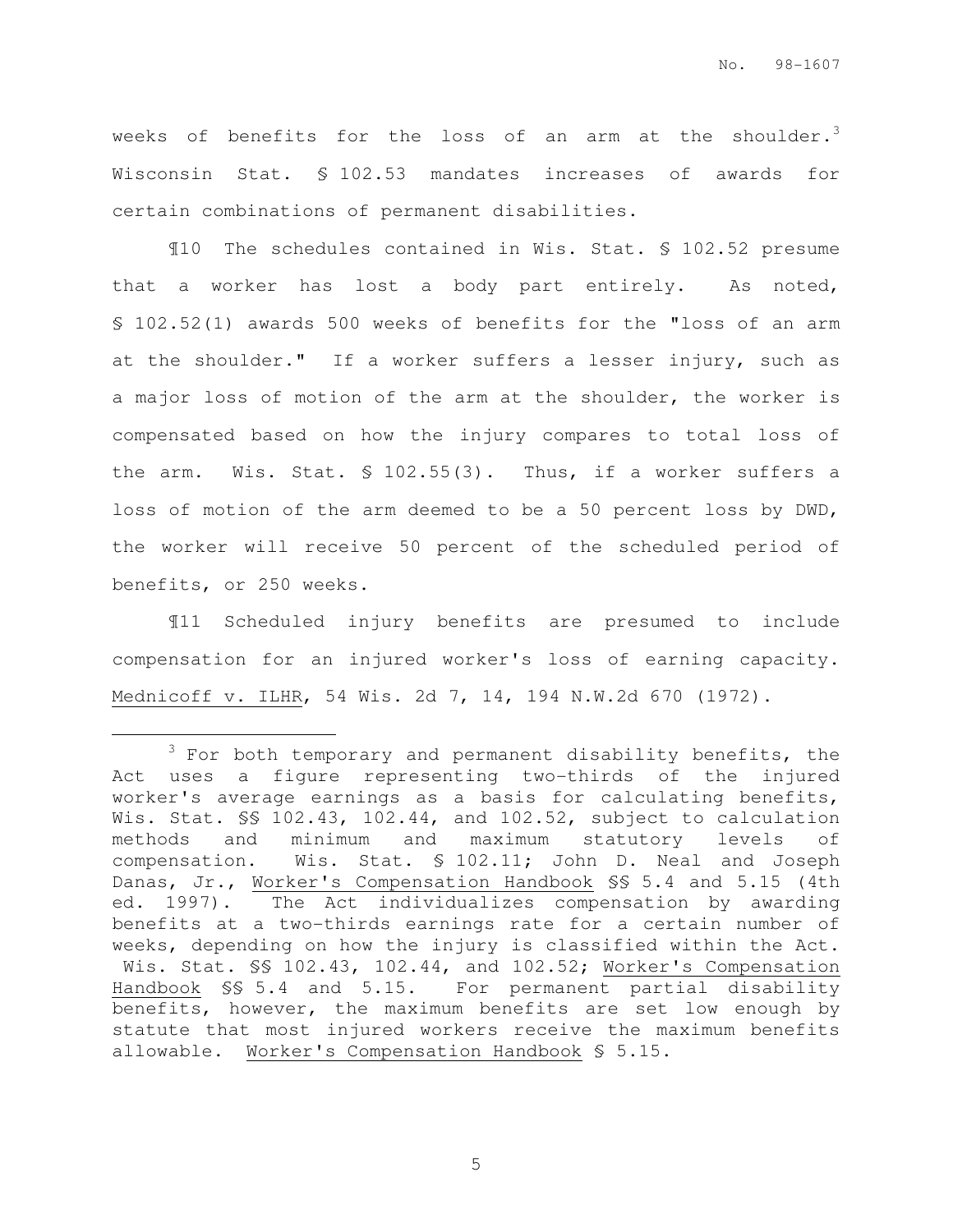¶12 Mireles suffered scheduled injuries to her wrists. She received compensation for permanent partial disability for the damage to her right wrist. Mireles's right wrist injury was assessed to be a three percent permanent disability, and her scheduled award was limited by that determination pursuant to Wis. Stat. § 102.55(3).

¶13 Many injuries are not included in the statutory schedules. Worker's Compensation Handbook § 5.20. These "unscheduled" injuries, which are primarily injuries to the torso and head, as well as mental injuries, usually require more individualized evaluation than scheduled injuries. See Worker's Compensation Handbook § 5.15. Mireles suffered a back injury. Back injuries are unscheduled injuries.

¶14 Permanent total disability based upon an unscheduled injury or injuries results in lifetime benefits. Wis. Stat. § 102.44(2). Permanent partial disability from an unscheduled injury or injuries results in benefits payable for a portion of 1,000 weeks, depending upon how the injury compares "to one causing permanent total disability." Wis. Stat. § 102.44(3). For example, if a back injury causes a 20 percent permanent partial disability for a worker, the worker is eligible for 200 weeks of benefits, or 20 percent of 1,000 weeks. See Worker's Compensation Handbook § 5.33.

¶15 The calculation to determine permanent partial disability is based upon a medical comparison "with injuries that would render a person permanently totally disabled for industrial purposes . . . and not to injuries that would totally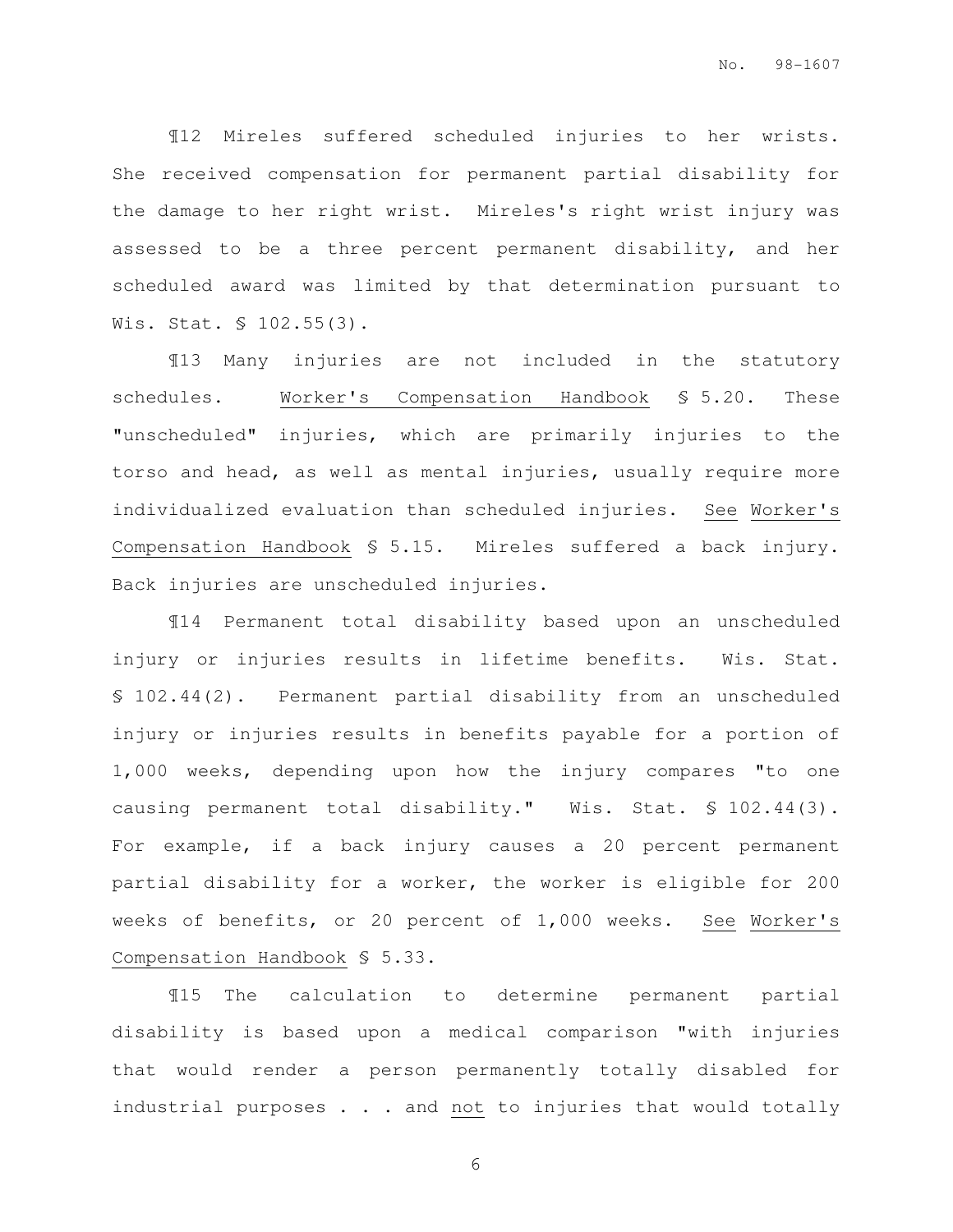disable a person functionally without regard to loss of earning capacity." Mednicoff, 54 Wis. 2d at 11 (quoting Kurschner v. ILHR, 40 Wis. 2d 10, 18, 161 N.W.2d 213 (1968)). Such a calculation attempts to measure an injured worker's loss of earning capacity, not simply the physical effects of an injury.<sup>4</sup>

¶16 A permanent partial disability that is not scheduled does not always result in compensation for loss of earning capacity. If the employee returns to work, the employee

 $4$  Compensation for loss of earning capacity accounts for:

the effect of the injured [employee's] permanent physical and mental limitations resulting from the injury upon present and potential earnings in view of the following factors:

(a) Age;

e<br>S

- (b) Education;
- (c) Training;
- (d) Previous work experience;
- (e) Previous earnings;
- (f) Present occupation and earnings;
- (g) Likelihood of future suitable occupational change;
- (h) Efforts to obtain suitable employment;
- (i) Willingness to make reasonable change in a residence to secure suitable employment;
- (j) Success of and willingness to participate in reasonable physical and vocational rehabilitation program; and
- (k) Other pertinent evidence.

Wis. Admin. Code § DWD 80.34 (Nov. 1998).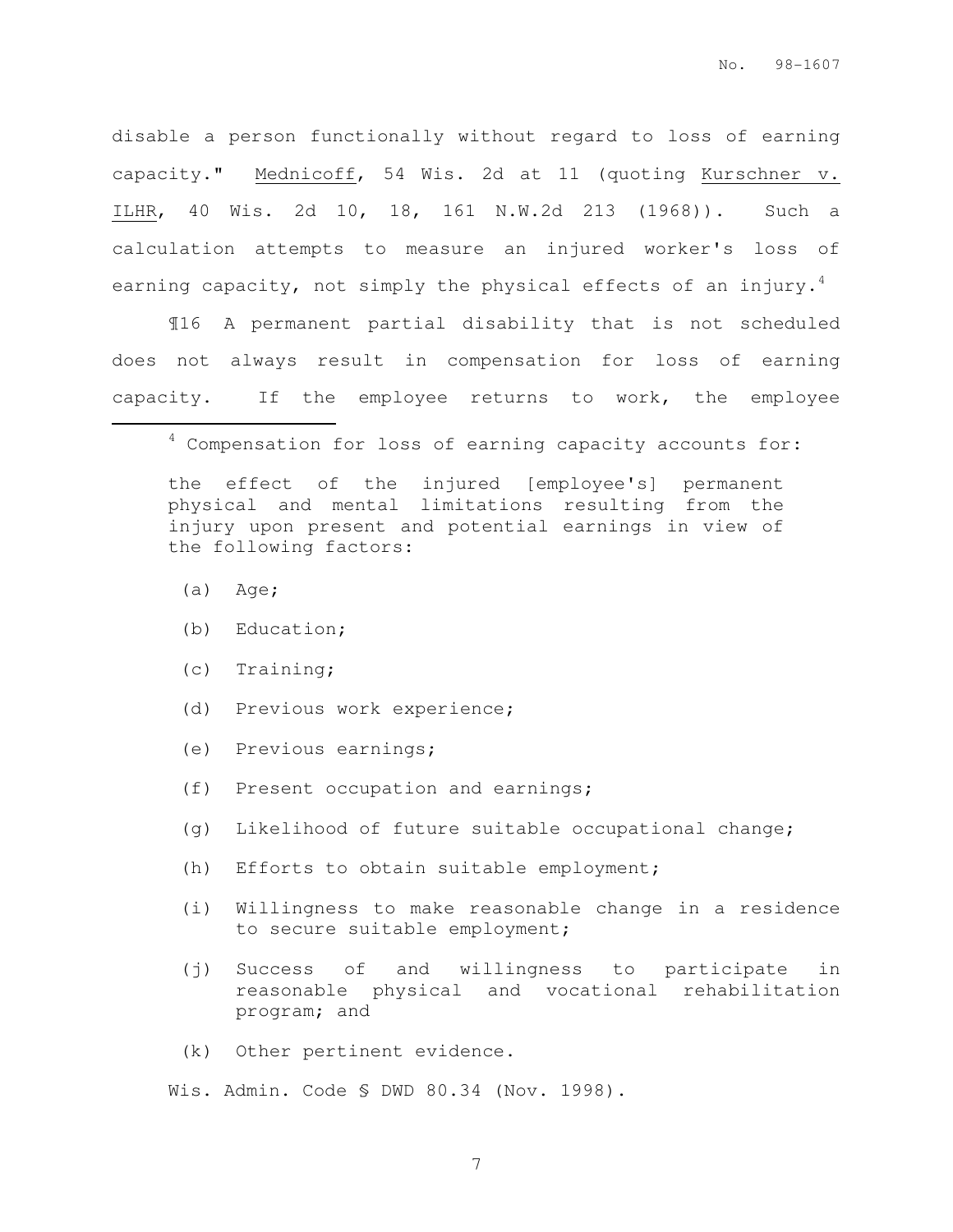receives compensation for loss of earning capacity if the employee suffers a 15 percent or more wage decrease. Wis. Stat. § 102.44(6)(a)-(b). Otherwise, an employee receives compensation only for "the physical limitations resulting from the injury." Id. Whether or not an employee suffers a 15 percent or more wage decrease, an employee still can receive compensation for loss of earning capacity if the employer terminates the employment relationship for any reason, or the employee terminates the relationship because of physical or mental limitations. Wis. Stat. § 102.44(6)(b).

¶17 Mireles presents two claims for benefits in this case. Both claims are affected by the fact that Mireles suffered an unscheduled injury followed by a scheduled injury while she worked in a production job at Ametek.

#### FACTS

¶18 Mireles worked for Ametek from 1988 to 1993. On April 22, 1991, she injured her back at Ametek while hurriedly packing five-pound motors into boxes. Mireles lifted a box containing four motors and "she felt a snap [of] pain in her back." Mireles could not work for some months afterward and received temporary total disability benefits from April 22, 1991, until November 25, 1991. While she recovered, she underwent therapy and received injections. At the time of her injury, Mireles earned \$346 per week.

¶19 She returned to work in the same department, but in June 1992 another back episode rendered her unable to work. Mireles reinjured her back when a lift truck bumped a table at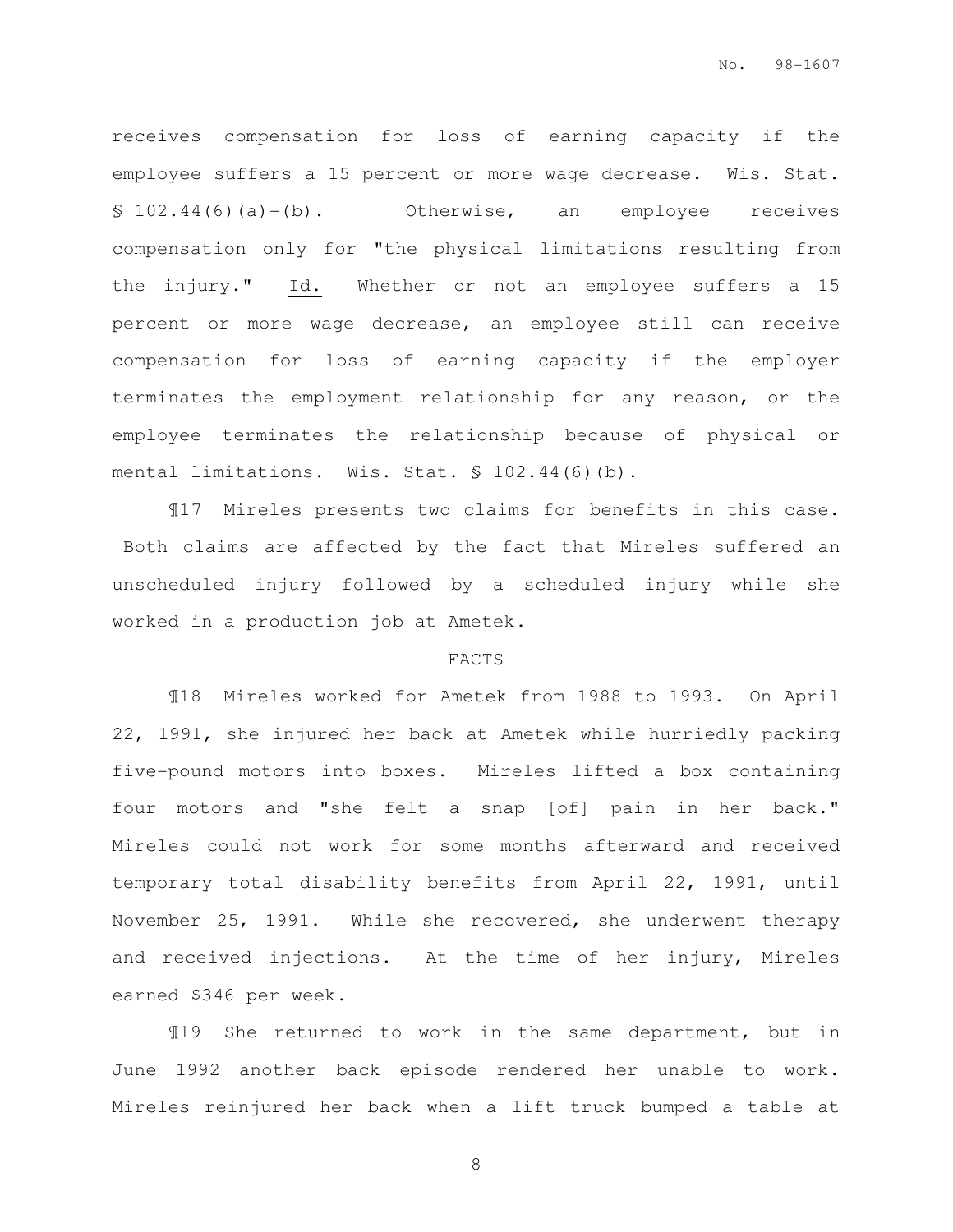which she was sitting, and she was forced to jump to avoid being pinned between a pole and the table. Ametek initially refused to compensate her for temporary total disability or permanent partial disability. The parties, however, entered into a compromise agreement in September 1992 covering claims through the date of the agreement.

¶20 After the June 1992 back episode, Mireles's doctor put her on maximum lifting restrictions of 30 to 35 pounds. Mireles returned to a light duty job at Ametek in which she put tape on wires for motors. The repetitive hand movements of this task caused Mireles to develop carpal tunnel syndrome. The carpal tunnel syndrome incapacitated both of her wrists. As a result, she could no longer work, and on October 18, 1993, her right wrist injury was handled as a separate work injury. She received temporary total disability compensation from November 26, 1993, until October 15, 1994.

¶21 Mireles had surgery to correct the carpal tunnel syndrome in her right wrist. She did not have surgery on her left wrist because surgery was not successful on her right wrist. The doctor who treated her wrists assessed her partial permanent disability at three percent loss of use for her right hand and Mireles was compensated for this loss.<sup>5</sup> The same doctor placed permanent restrictions on Mireles that limited her

e<br>S

<sup>5</sup> At oral argument this court asked Mireles's counsel how much money Mireles had received for the permanent damage caused by the carpal tunnel syndrome. Counsel indicated that she had received about \$1,500 for her loss.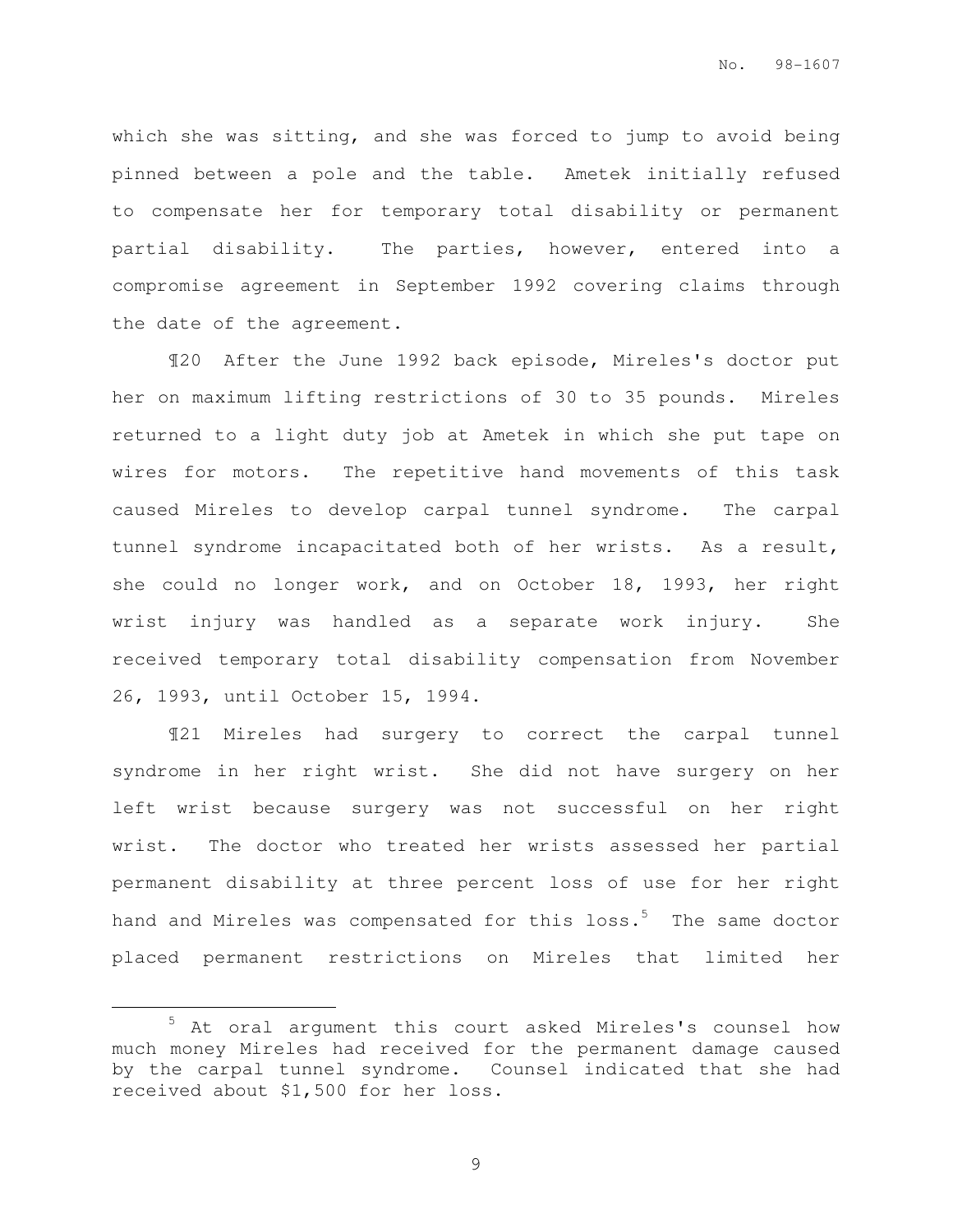lifting with her right hand to two pounds and precluded her from repetitive hand movements of any kind with either hand.

¶22 Ametek concluded that it had no work available for Mireles within these restrictions. The employment relationship between Ametek and Mireles ended after Mireles's sick leave exceeded one year.

¶23 At a hearing in 1996, Mireles testified that the problems with her hands and back affect her daily. She indicated that the surgery on her right hand did not eliminate occasional sharp pain and also did not reestablish strength in her right hand. In addition, Mireles testified that her back still bothers her. She stated that the pain in her back sometimes necessitates that she take twelve pain pills per day. She still wears a back brace daily.

#### PROCEDURAL HISTORY

¶24 On March 29, 1995, Mireles filed an application with the Department of Industry, Labor and Human Relations (DILHR) $^6$  to reopen the award for her unscheduled back injury. She claimed that she deserved payment for 50 to 100 percent loss of earning capacity for her back injury. The ALJ dismissed her claim. The ALJ determined that Wis. Stat. § 102.44(6)(b), which allows DWD to reopen an unscheduled injury award for three different

e<br>S

 $6$  As noted above, DIHLR administered the Act before DWD was created in 1995.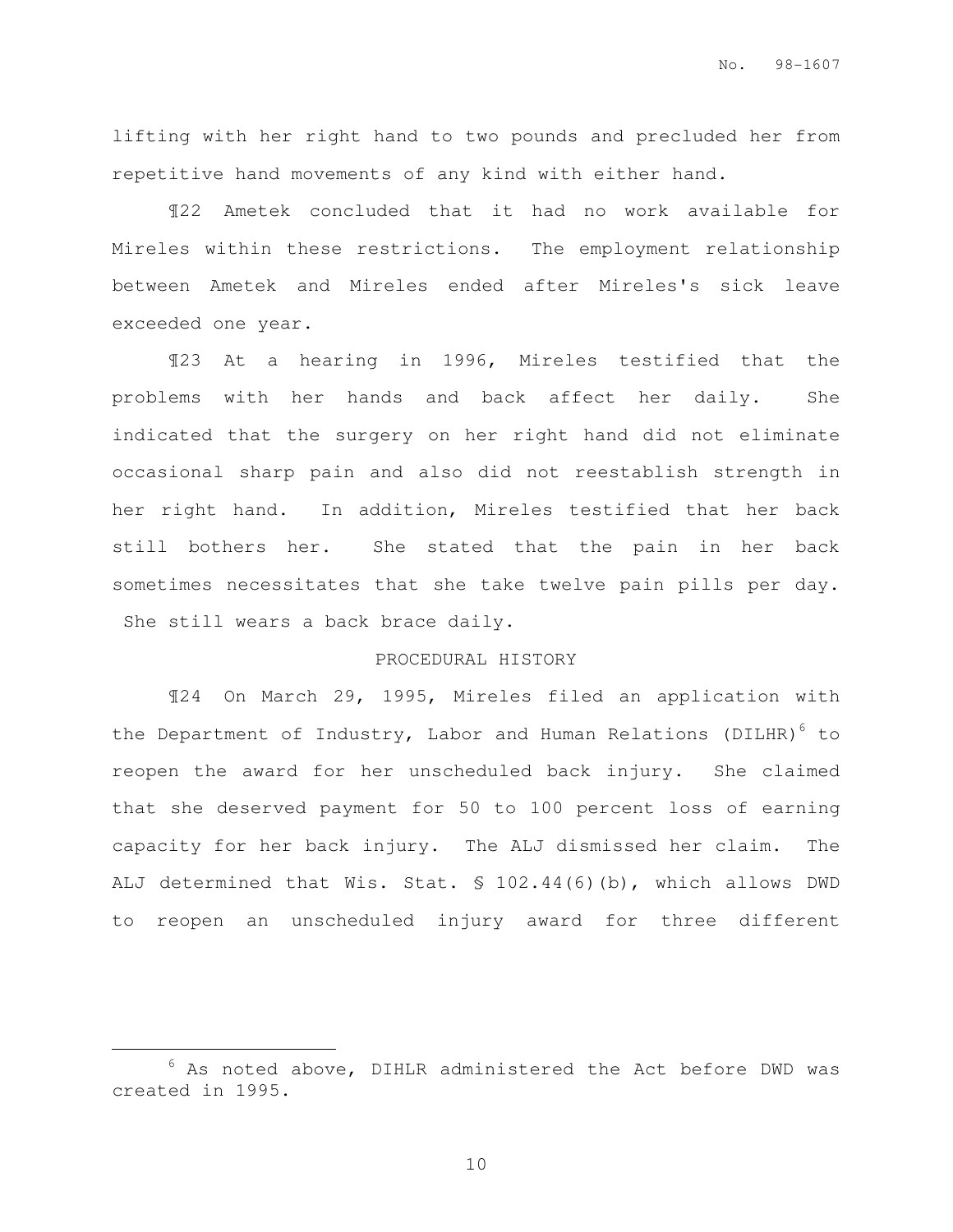reasons, $\frac{7}{1}$  would not permit Mireles to obtain a reopening of the previous award for her unscheduled back injury. In addition, the ALJ concluded that Mireles was not eligible for either a loss of earning capacity award or permanent total disability benefits based upon a combination of scheduled and unscheduled injuries.

¶25 In addressing Mireles's first argument, the ALJ dismissed her application because her situation satisfied none of the three conditions in Wis. Stat. § 102.44(6)(b). First, according to the ALJ's findings, Mireles did not receive a 15 percent or more wage reduction in her light duty position at Ametek. Second, the ALJ indicated that Mireles did not satisfy either of the other two conditions in the statute because § 102.44(6)(b) "mentions restrictions, but these are intended to be from the same work injury, not a later scheduled, work injury."

¶26 LIRC agreed with the ALJ's decision, and it adopted the findings and order as its own. LIRC also issued its own memorandum opinion, finding that under Wis. Stat. § 102.44(6)(b), "if the employment is terminated by the employer or the employe because his or her physical or mental limitations

e<br>S

 $\frac{7}{1}$  Wisconsin Stat. § 102.44(6)(b) allows DWD to reopen an award for an unscheduled injury if, after returning to work, any of the following circumstances occur: (1) the employer terminates the employment relationship; or (2) the employee terminates the employment relationship because of physical or mental limitations; or (3) the employee suffers a wage loss of 15 percent or more.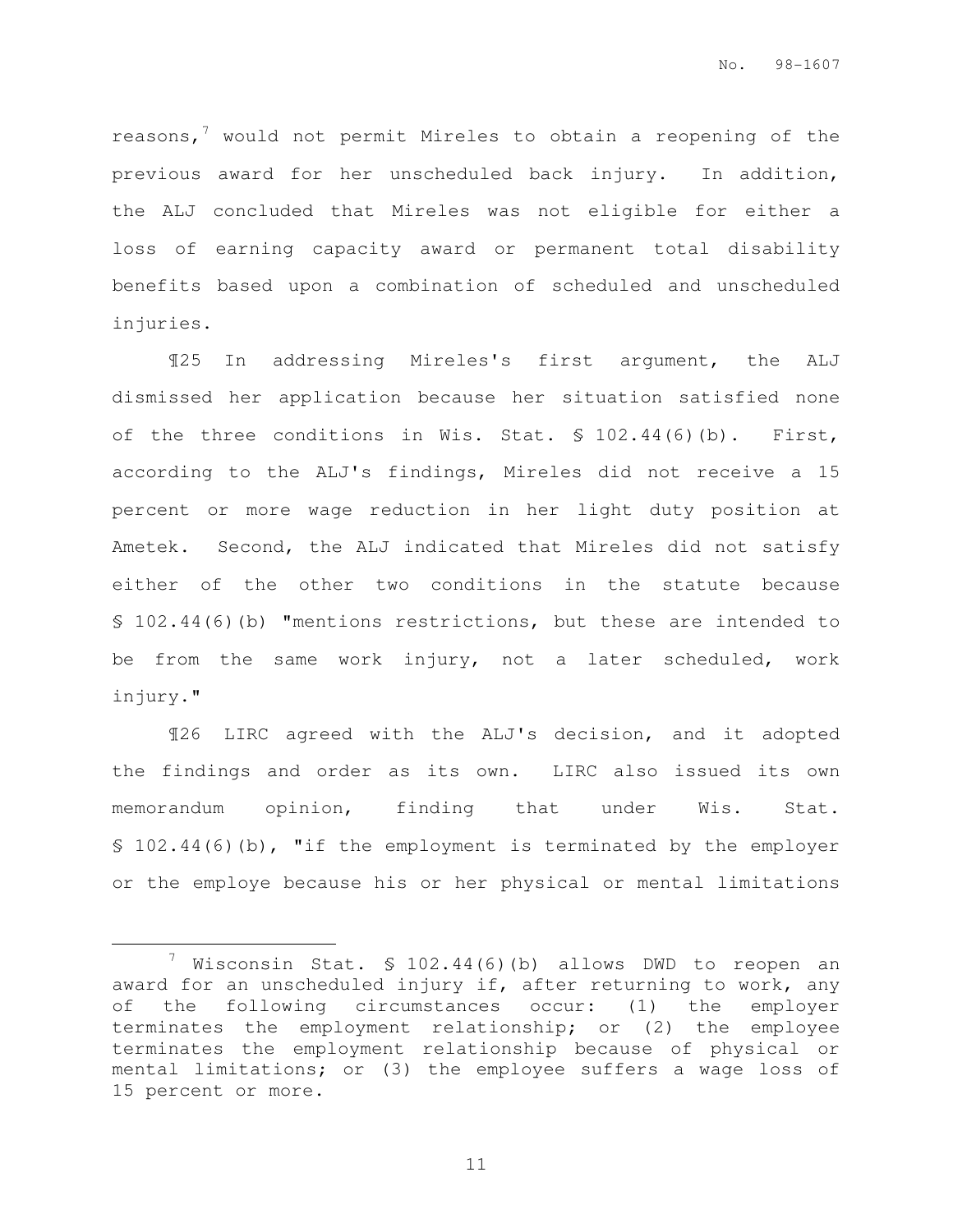prevent him or her from continuing such employment then loss of earning capacity must be taken into account." Nonetheless, LIRC agreed with the ALJ "that although this section of law mentions restrictions, these are intended to be from the same work injury not a later scheduled injury." LIRC concurred with the ALJ's finding that Mireles "could have continued to work within her restrictions due to her unscheduled back injury" had she not had the severe restrictions on the use of her hands. Accordingly, LIRC affirmed the ALJ's dismissal of Mireles's application because LIRC did not find "that the applicant was terminated due to her unscheduled injury." Rather, Ametek terminated Mireles because of the restrictions for her scheduled injury, a situation not covered under § 102.44(6)(b).

¶27 LIRC also addressed Mireles's claim under Wis. Stat. § 102.44(2), in which she alleged that she "suffered permanent total disability based on both the unscheduled and scheduled restrictions."<sup>8</sup> Mireles argued that her earlier back injury caused her later acquired carpal tunnel syndrome because she never would have worked in a position requiring repetitive hand

e<br>S

<sup>8</sup> Neither the ALJ's or LIRC's memorandum opinion addressed Mireles's arguments by explicitly applying Wis. Stat. § 102.44(2). Both opinions, however, did address Mireles's general argument as to the combination of her injuries, a claim that is before this court under Wis. Stat.  $$102.44(2)$ . That statutory section is the governing section for claims of permanent total disability. LIRC's opinion specifically recognized that "[i]n addition" to her claim for permanent partial disability, Mireles also claimed she "suffered permanent total disability based on both the unscheduled and scheduled restrictions."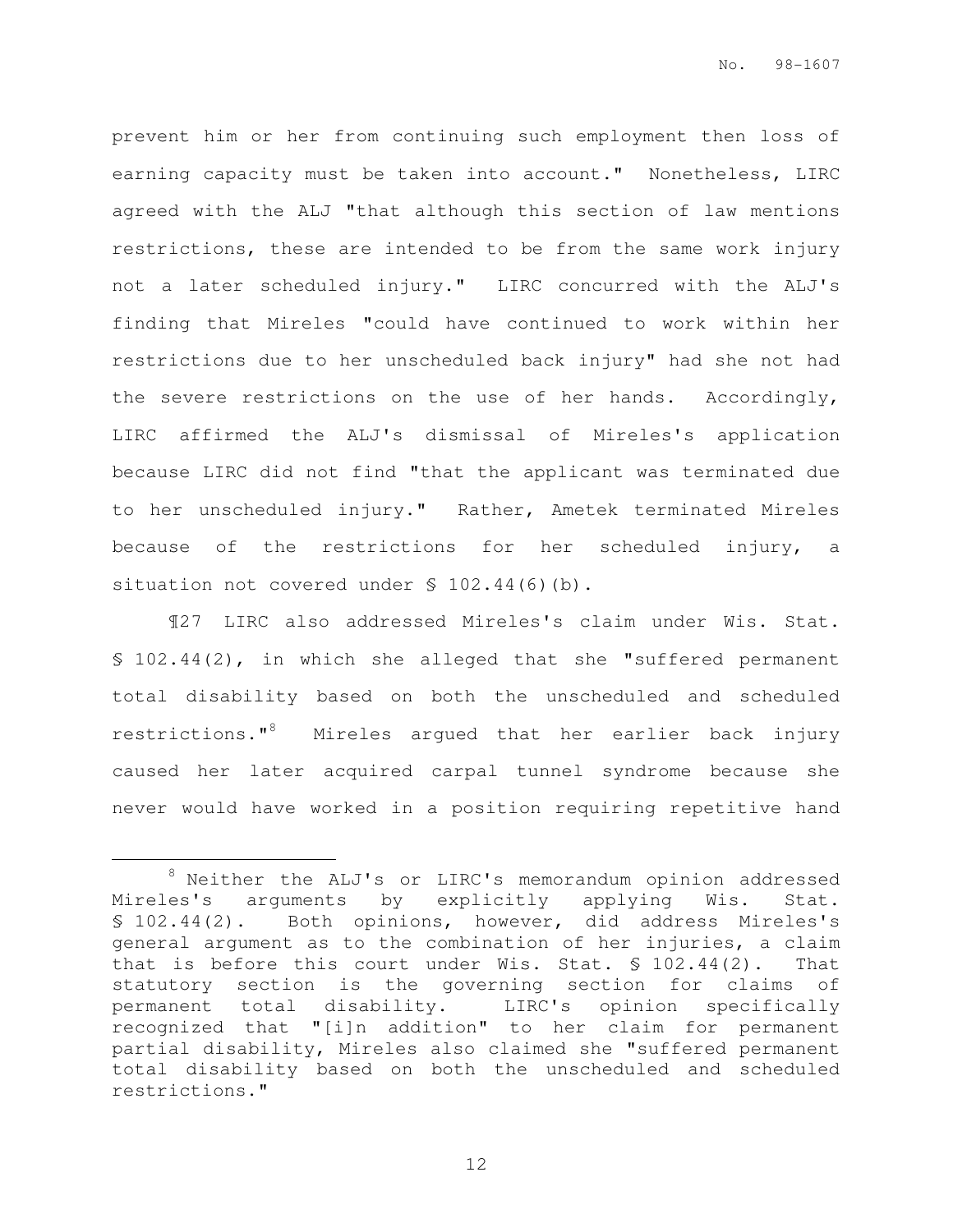movement without her back injury restrictions. LIRC dismissed her argument, concluding that she had not established a causal link between her back injury and her carpal tunnel syndrome.

¶28 The circuit court set aside LIRC's decision on the basis that the agency erroneously interpreted Wis. Stat. § 102.44(6)(b). The court of appeals reversed, addressing both of Mireles's Worker's Compensation claims. The court of appeals applied great weight deference review to LIRC's decision.

#### STATUTORY INTERPRETATION

¶29 This case presents a question of statutory interpretation. The goal of statutory interpretation is to ascertain the intent of the legislature. Doe v. American Nat'l Red Cross, 176 Wis. 2d 610, 616, 500 N.W.2d 264 (1993). The first step of our interpretation process is to look at the language of the statute. Kelley Co. v. Marquardt, 172 Wis. 2d 234, 247, 493 N.W.2d 68 (1992). If the language of the statute clearly indicates the legislative intent, it is our duty to apply that intent and not look beyond the statutory language. Id. at 247. Although "it is true that statutory interpretation begins with the language of the statute, it is also well established that courts must not look at a single, isolated sentence or portion of a sentence, but at the role of the relevant language in the entire statute." Alberte v. Anew Health Care Serv., 2000 WI 7, ¶ 10, 232 Wis. 2d 587, 605 N.W.2d 515 (citing Pilot Life Ins. Co. v. Dedeaux, 481 U.S. 41, 51 (1987)).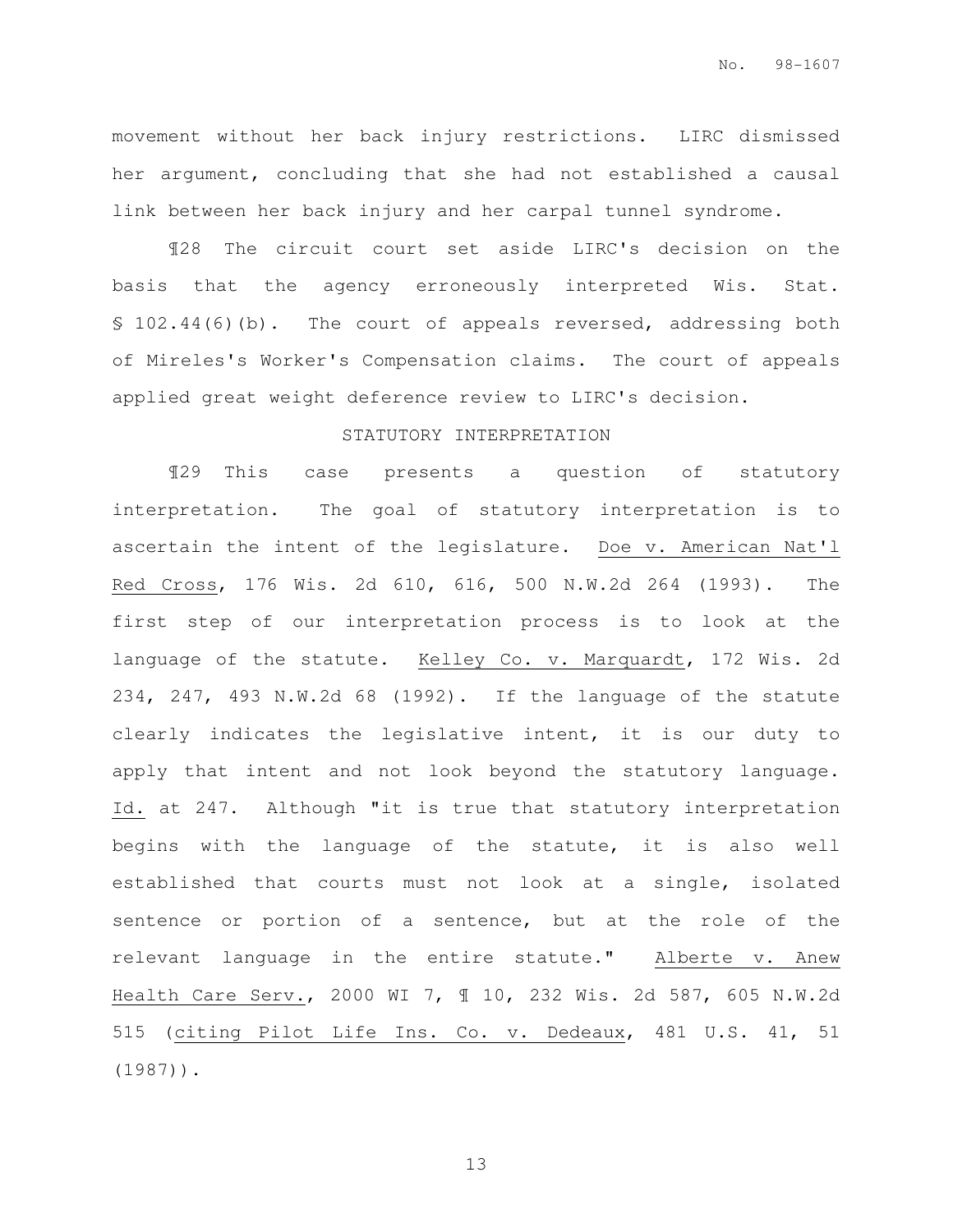¶30 If the legislature has directed an agency to administer a statute, we consider the interpretation of the agency under certain circumstances, State ex rel. Parker v. Sullivan, 184 Wis. 2d 668, 699, 517 N.W.2d 449 (1994).

### PERMANENT PARTIAL DISABILITY CLAIM

¶31 The first issue concerns the operation of Wis. Stat. § 102.44(6)(b). Mireles contends that she qualifies for a reopening of her unscheduled injury award under all three clauses of § 102.44(6)(b). Under this claim, Mireles seeks compensation for loss of earning capacity caused by her back injury. Ametek contends that Mireles does not qualify under the statute. In particular, Ametek maintains that Mireles does not qualify under the second clause of § 102.44(6)(b) because the physical limitations that precluded her from working for Ametek were scheduled limitations, not unscheduled limitations. Stated simply, Mireles was forced to leave her position because of her wrists, not her back.

¶32 This case warrants due weight deference to the interpretation of the administrative agency. LIRC has had experience interpreting the statute, but its interpretations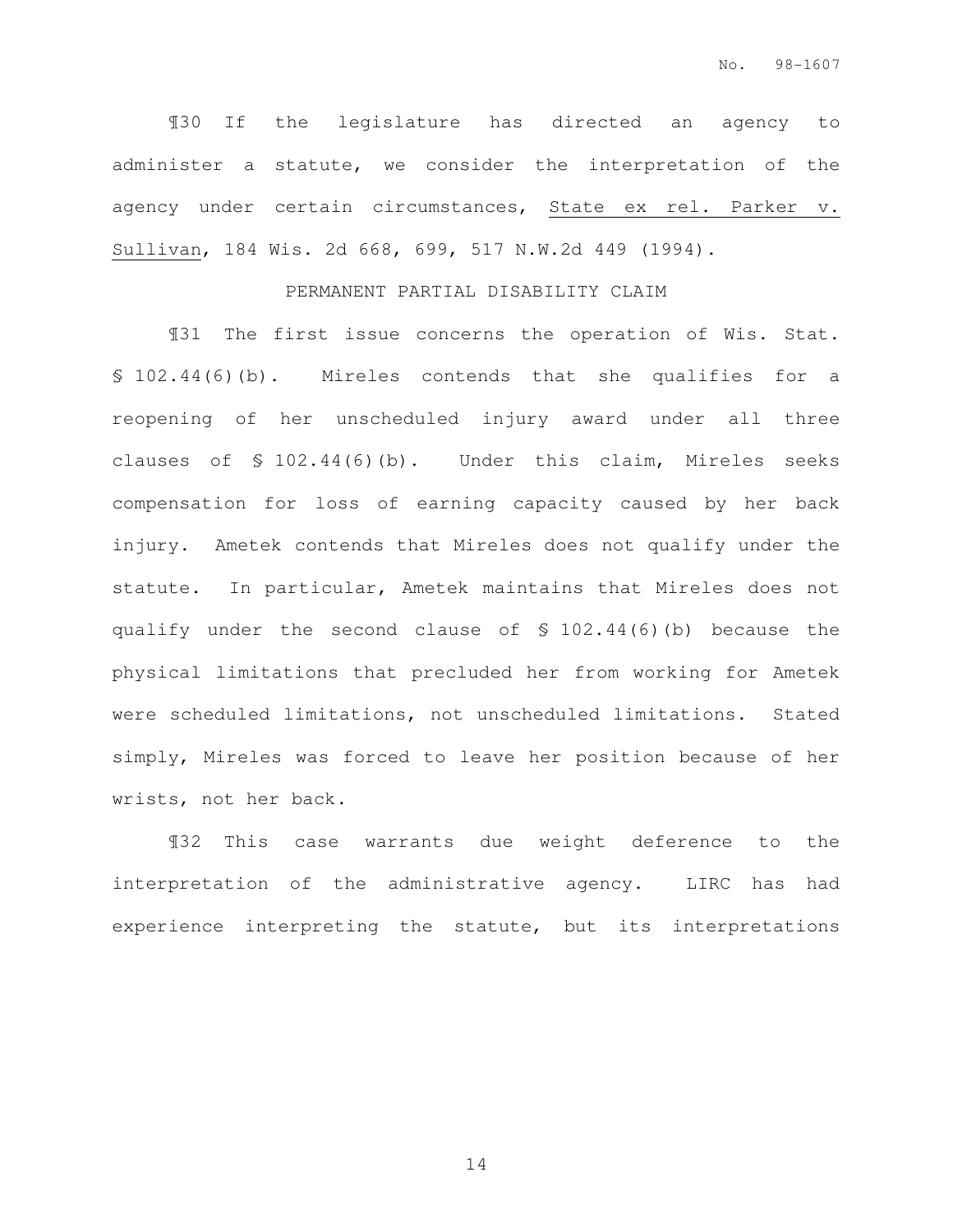have been inconsistent.<sup>9</sup> Due weight deference is the "appropriate deference." Brauneis v. LIRC, 2000 WI 69, ¶ 19, \_\_\_ Wis. 2d \_\_\_, \_\_\_N.W.2d \_\_\_. We stated in Brauneis that when an agency's statutory interpretation is accorded due weight, the agency's interpretation is not conclusive. Id. If a court finds an alternative interpretation more reasonable, it need not adopt the agency's interpretation. Here the court concludes that its alternative interpretation is not only more reasonable than LIRC's but also better fulfills the intent of the statute.

¶33 Wisconsin Stat. § 102.44(6)(b) sets forth three situations in which DWD may reopen an unscheduled injury award. Wisconsin Stat. § 102.44(6)(b) provides:

(6)(b) If, during the period set forth in s.  $102.17(4)$ the employment relationship is terminated by the employer at the time of the injury, or by the employe because his or her physical or mental limitations prevent his or her continuing in such employment, or if during such period a wage loss of 15% or more occurs the department may reopen any award and make a redetermination taking into account loss of earning capacity.

e<br>S

 $9$  Previously, LIRC has concluded that the physical limitations causing the end of the employment relationship need not form the basis for a claim of benefits under Wis. Stat. § 102.44(6)(b). See Althaus v. Wingra Stone Co., No. 8504455 (LIRC December 22, 1998) (ruling that, for the purposes of Wis. Stat. § 102.44(6)(b), an unscheduled physical injury is eligible for an accounting for loss of earning capacity even though the injured worker quit because of another unscheduled injury); Armstrong v. Heyde Health Sys., Inc., No. 92034936 (LIRC May 26, 1998) (explaining that "Wis. Stat. § 102.44(6)(b) does not require that the physical limitations causing loss of employment be attributable to a Chapter 102 injury").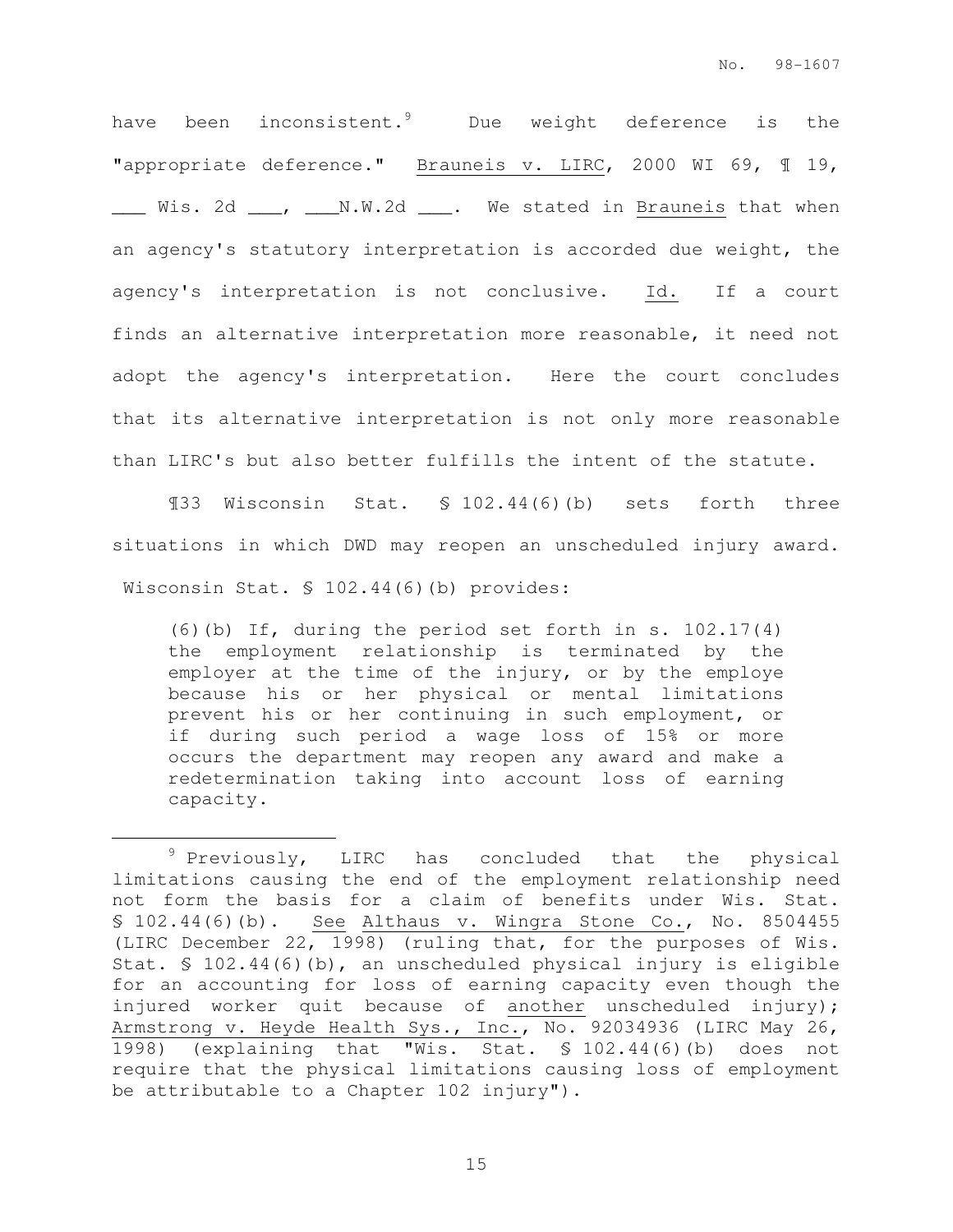¶34 Subsection (6)(b) requires some explanation in order to address the issues in this case. First, the statute refers to a period set forth in Wis. Stat.  $\$ 102.17(4).$ <sup>10</sup> This period is a 12-year period beginning at the date of injury. This section is a statute of limitations. Second, the statute uses the phrase "the employer at the time of injury" in the first clause. Wis. Stat. § 102.44(6)(b). The phrase "at the time of the injury" modifies the employer, not the termination. Thus, the statute can be understood to read: If, during the period set forth in § 102.17(4) the employment relationship is terminated by the employer for whom the employee worked at the time the employee was injured . . . the department may reopen any award and make a determination taking into account loss of earning capacity. Wis. Stat. § 102.44(6)(b). If the phrase "at the time of the injury" modified the words "is terminated," the statute of limitations would be rendered inoperative. When interpreting statutes we give effect to every word in the statute so that no part of the statute is rendered superfluous. Lake City Corp. v. City of Mequon, 207 Wis. 2d 155, 162, 558 N.W.2d 100 (1997).

e<br>S

 $10$  Wisconsin Stat. § 102.17(4) states:

The right of an employe, the employe's legal representative or dependent to proceed under this section shall not extend beyond 12 years from the date of the injury or death or from the date that compensation, other than treatment or burial expenses, was last paid, or would have been last payable if no advancement were made.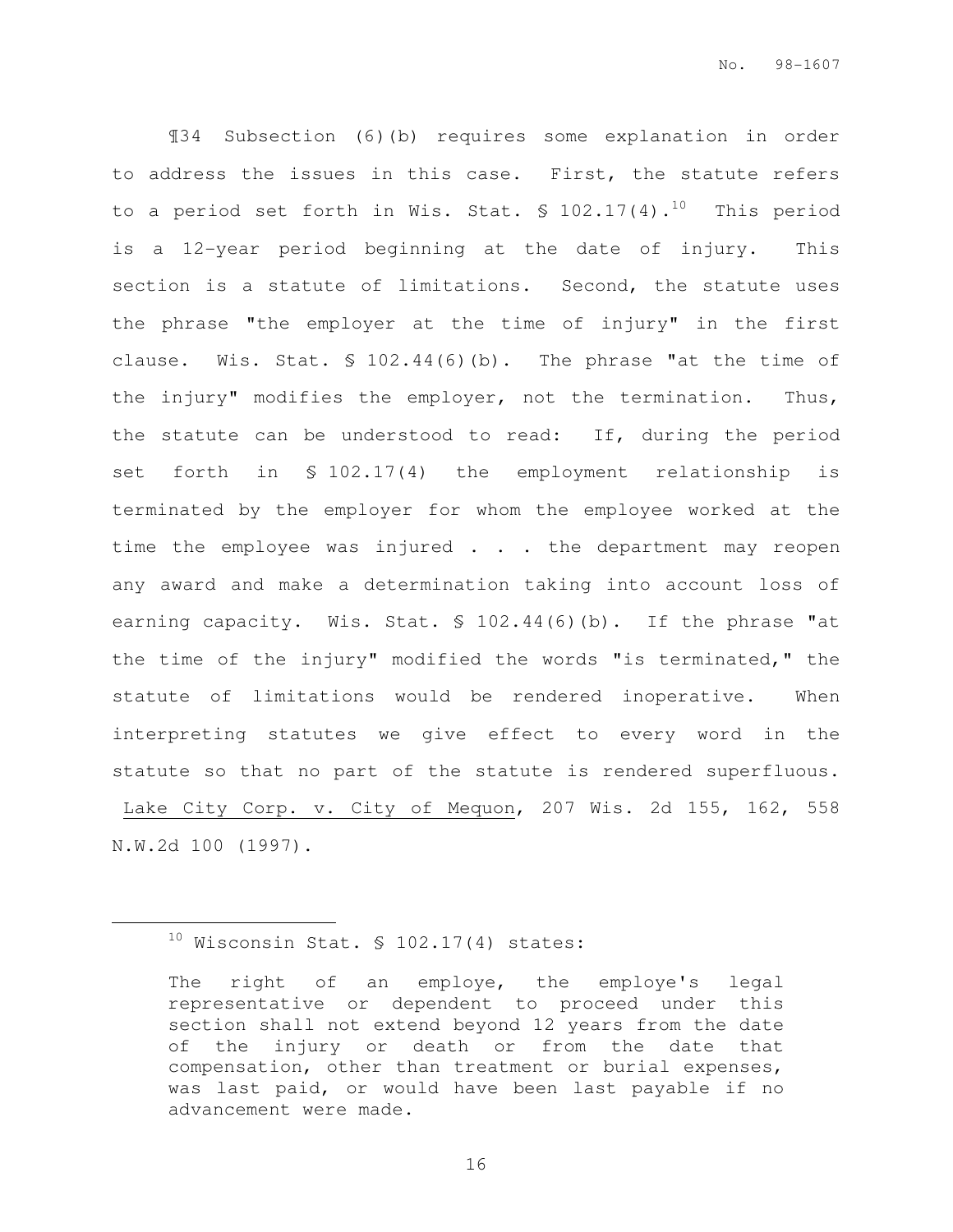¶35 Under Wis. Stat. § 102.44(6)(b), an applicant may seek to revisit a previous award if the employer at the time of the injury terminates the employment relationship. No reason for the termination is required. By contrast, the second clause in the statute, in which the employee terminates the relationship, allows an employee to reopen only if physical or mental limitations caused the employee to end the employment relationship. Had the legislature intended to place any qualifications on employer terminations, it would have created such qualifications. Thus, if an employer terminates its relationship with an employee by closing its plant or laying off workers, a previously injured employee may apply for a reopening under § 102.44(6)(b). If Ametek terminated the employment relationship with Mireles, the first clause of the statute would allow Mireles to apply for a reopening of the unscheduled injury award.

¶36 Mireles and Ametek disagree about which party terminated the employment relationship in this case. In factual disputes LIRC's findings are conclusive as long as they are supported by credible and substantial evidence. Wis. Stat. § 102.23(6); Ide v. LIRC, 224 Wis. 2d 159, 165, 589 N.W.2d 363 (1999). Moreover, we have a duty to search the record to find credible evidence that supports the agency's findings. Brakebush Bros. v. LIRC, 210 Wis. 2d 623, 630, 563 N.W.2d 512 (1997).

¶37 The record in this case is ambiguous about which party terminated the relationship. The ALJ made findings of fact in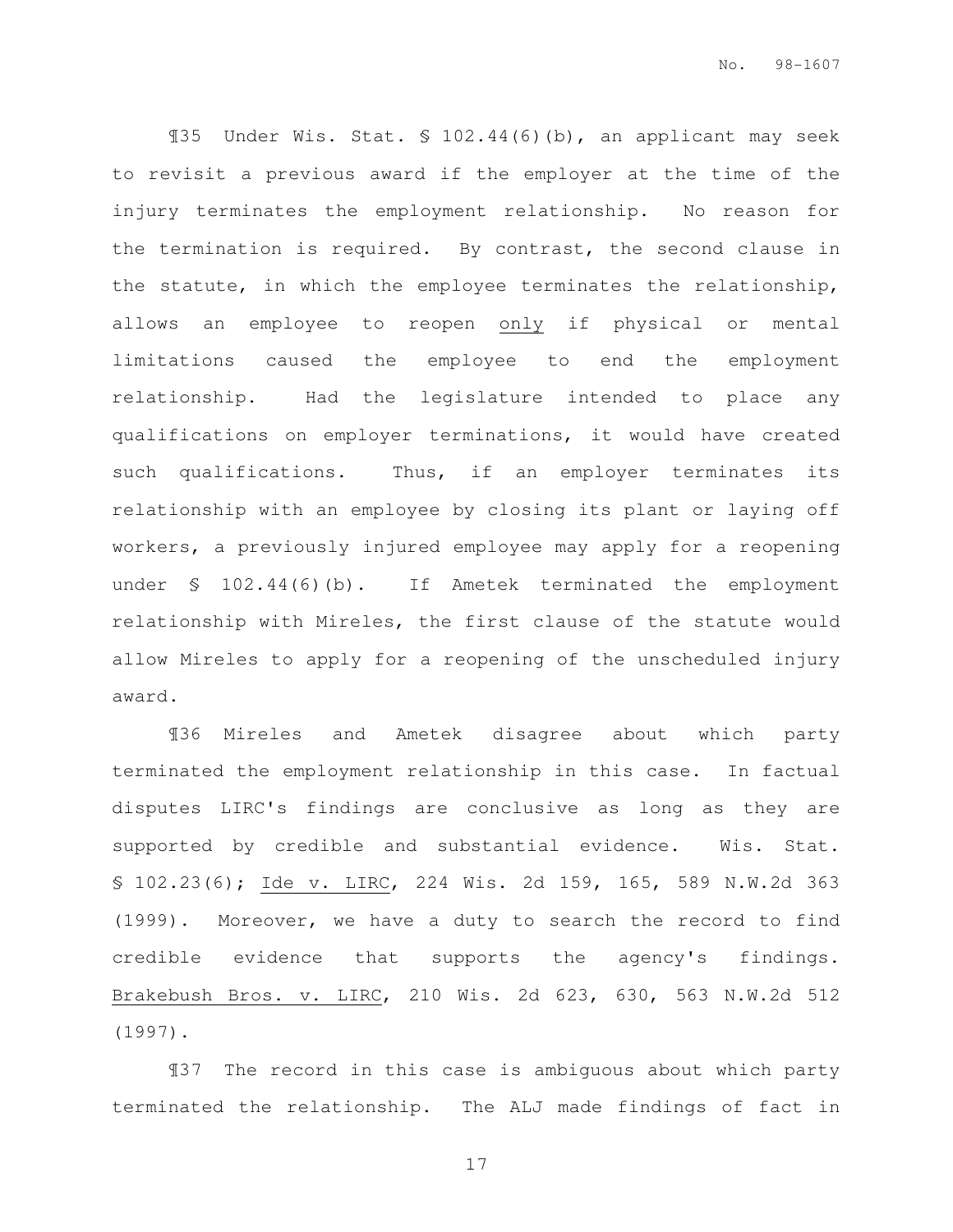his memorandum opinion, and LIRC adopted those findings as its own and issued its own memorandum opinion. Both opinions describe the end of the employment relationship in a confusing manner. The ALJ first wrote that Mireles "was terminated" by Ametek, but he later stated that Mireles "was required to leave her job at respondent." In the introduction to the opinion, the ALJ wrote that Mireles's application "allege[d] that the applicant had to leave her employment."

¶38 In its memorandum opinion, LIRC mentioned several times that Mireles "was terminated." But LIRC also wrote that "the evidence indicates that the applicant subsequently terminated her employment."

¶39 We conclude, therefore, that the present record is insufficient to classify Mireles's application under the first clause of Wis. Stat. § 102.44(6)(b). The factual findings of LIRC were not developed adequately because of the position taken by the agency. On remand to LIRC, it will be necessary to make a factual finding whether Mireles qualifies under this portion of the statute.

¶40 The parties also focused on the second clause of Wis. Stat. § 102.44(6)(b). The issue here is whether the "physical limitations" mentioned in the statute must derive from an unscheduled injury. This part of the statute allows DWD to reopen an unscheduled injury award if the employee terminates the employment relationship "because his or her physical or mental limitations prevent his or her continuing in such employment." Wis. Stat. § 102.44(6)(b).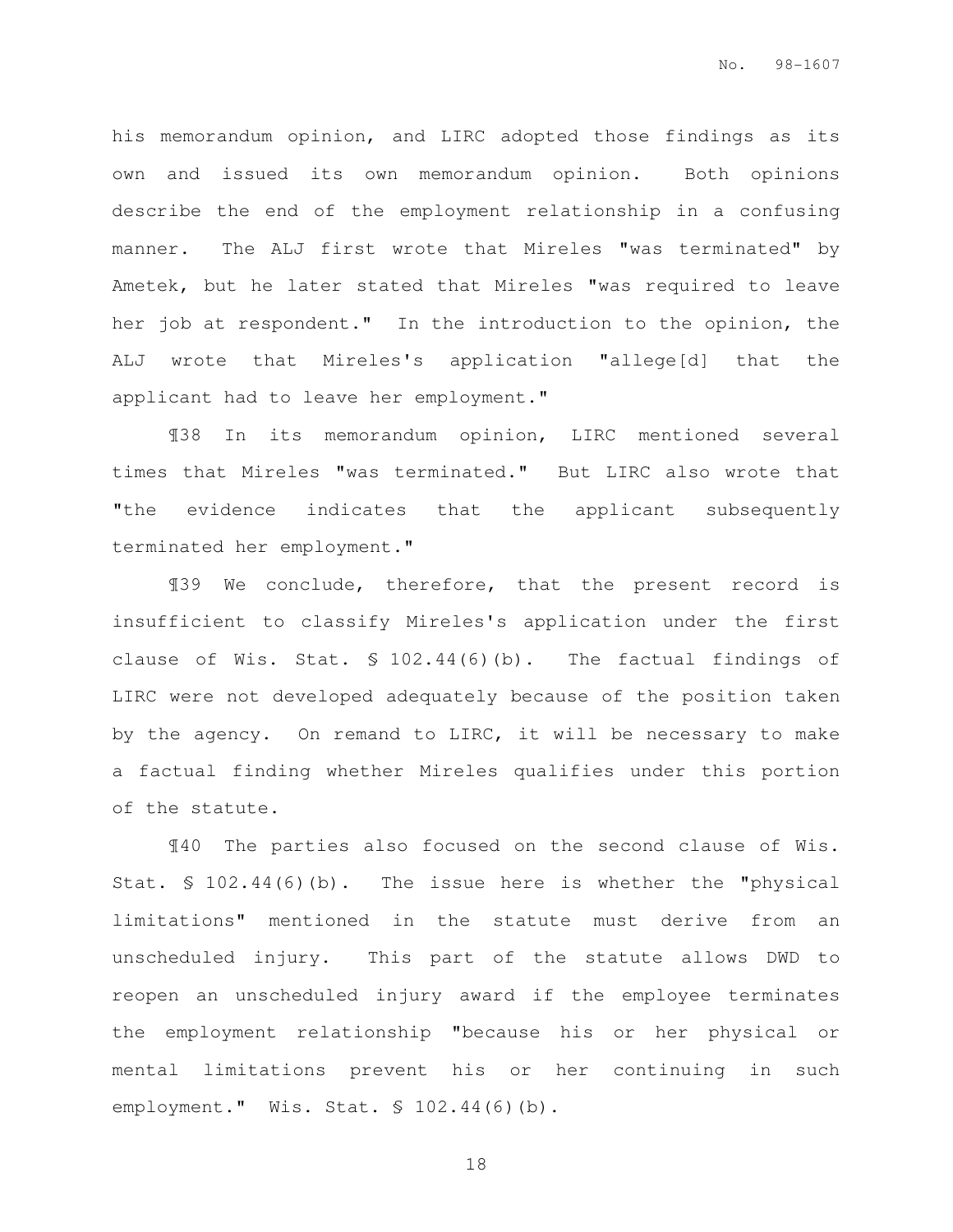¶41 We conclude that the second clause of Wis. Stat. § 102.44(6)(b) does not require that the limitations that cause the employee to end the relationship arise from an unscheduled injury. Had the legislature wished to make such a requirement, it could have written:

If, during the period set forth in s. 102.17(4) the employment relationship is terminated . . . by the employe because his or her physical or mental limitations resulting from the injury prevent his or her continuing in such employment.

The legislature did not draft the statute in that manner. To give effect to the reading favored by Ametek would breach our duty to interpret statutes by their ordinary language whenever possible. Moreover, we see nothing in Wis. Stat. § 102.44 to indicate that scheduled injuries cannot trigger the second clause of § 102.44(6)(b). In particular, we note that the legislature wrote § 102.44(6)(a) using the exact phrase "resulting from the injury" added to the hypothetical statute above. $11$ 

 ¶42 Ametek argues that in cases of permanent partial disability from scheduled injuries, the schedule is exclusive.

 $11$  Wisconsin Stat. § 102.44(6)(a) states:

Where an injured employe claiming compensation for disability under sub. (2) or (3) has returned to work for the employer for whom he or she worked at the time of the injury, the permanent disability award shall be based upon the physical limitations resulting from the injury without regard to loss of earning capacity unless the actual wage loss in comparison with earnings at the time of injury equals or exceeds 15% (emphasis added).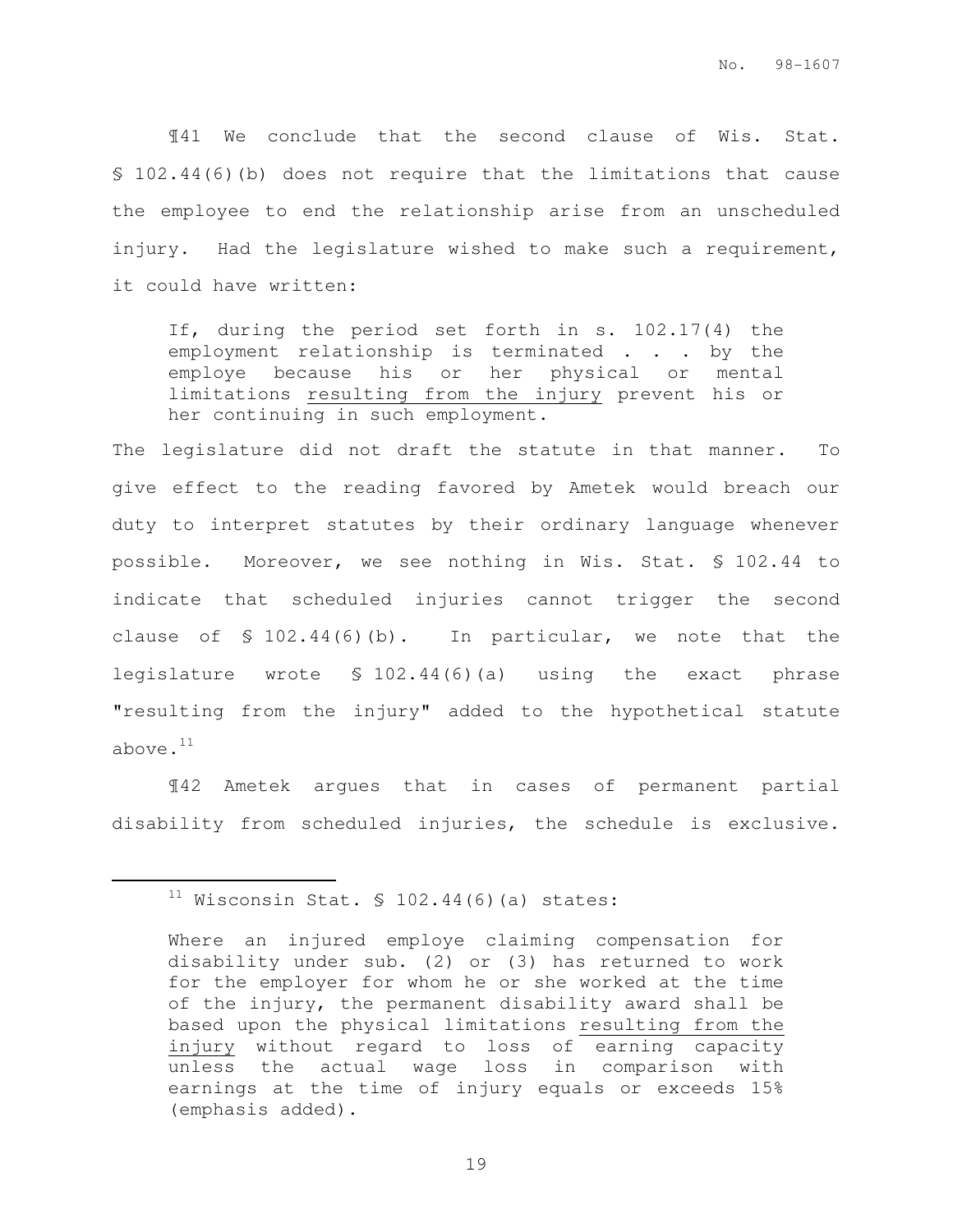Such exclusivity, however, applies to the award of benefits, see Vande Zande v. DILHR, 70 Wis. 2d 1086, 1093, 236 N.W.2d (1975); Mednicoff, 54 Wis. 2d at 14, not to the reasons for termination under Wis. Stat. § 102.44(6)(b). Mireles is not asking for disability benefits for an injury covered by any of the statutory schedules. Her claim is for benefits based on an unscheduled injury. The reason for the end of the relationship, therefore, is irrelevant, as long as the termination under the second clause in the statute was caused by physical or mental limitations and not some other factor.

 ¶43 Ametek argues that every scheduled injury that follows an unscheduled injury will give rise to a claim for loss of earning capacity. This is true, however, only when one of the three situations envisioned by Wis. Stat. § 102.44(6)(b) actually occurs. We conclude that the statute allows a claim for loss of earning capacity in such a factual situation. Such an interpretation is not only clear from the language of the statute but also consistent with the purpose of the Act. An injured worker in Mireles's predicament faces the task of finding work in the general labor market upon termination of the employment relationship. Mireles, therefore, should not be penalized for having suffered a scheduled injury that in turn caused the end of her employment.

¶44 LIRC's and Ametek's interpretation of the second clause of Wis. Stat. § 102.44(6)(b) does not conform with the language of the statute. Here again, however, the factual record is insufficient to classify Mireles's application within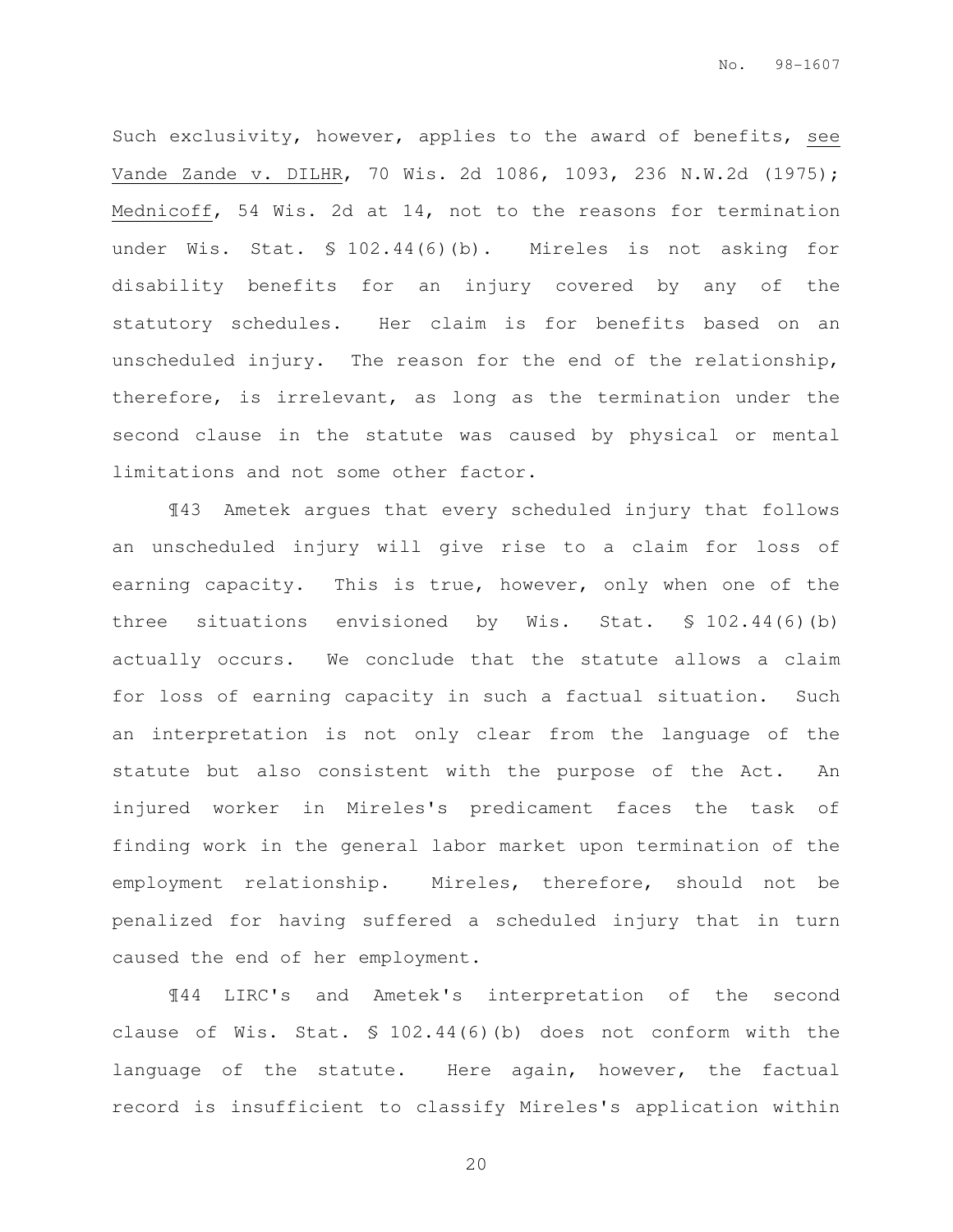the second clause of § 102.44(6)(b). On remand to LIRC, it will be necessary to make a factual finding whether Mireles qualifies under this portion of the statute.

 ¶45 The parties also dispute whether the third clause in Wis. Stat. § 102.44(6)(b) applies to Mireles's application. That clause allows DWD to reopen an award if an employee suffers a wage loss of 15 percent or more. The clause does not mention any other requirements other than the wage loss. When considering § 102.44(6) as a whole, we conclude that Mireles does not qualify under this portion of the statute.

 ¶46 Wisconsin Stat. § 102.44(6)(a) governs situations in which an employee who suffers an unscheduled injury returns to work for the "employer for whom he or she worked at the time of the injury." In that part of the statute, an employee cannot recover for loss of earning capacity unless the unscheduled injury causes a wage loss of 15 percent or more. Id. Like § 102.44(6)(a), the first two clauses of § 102.44(6)(b) apply only to the employer for whom the injured party worked when the injury occurred. Reading § 102.44(6) as a whole, we conclude that the last clause of § 102.44(6)(b) operates only when the employee continues to work for the employer at the time of the injury and suffers a wage loss of 15 percent or more. The last clause of § 102.44(6)(b), therefore, refers to the situation mentioned in § 102.44(6)(a), namely a wage reduction of 15 percent or more at the employer for whom the employee worked at the time of injury.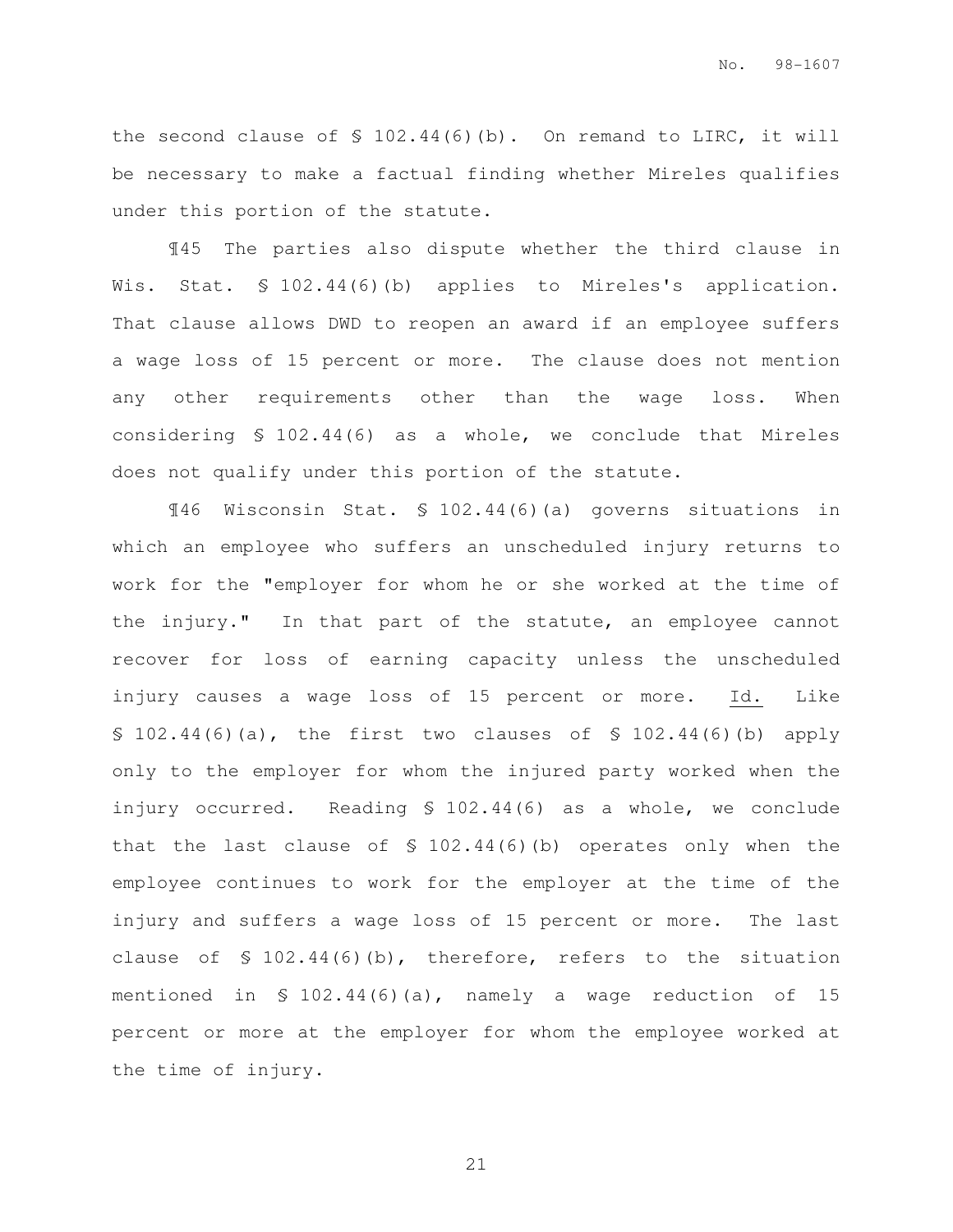¶47 If the wage loss provision of Wis. Stat. § 102.44(6)(b) were to operate after the end of the employment relationship, the first two provisions of § 102.44(6)(b) would be superfluous. An injured worker always could qualify for a reopening because any time the employment relationship ended, the employee would have suffered a wage loss of 15 percent or more. Mireles does not qualify under this portion of the statute because the employment relationship ended before she experienced a 15 percent wage loss.

¶48 LIRC's memorandum opinion contends that public policy concerns caution against our holding today. LIRC agreed with the ALJ's statement that "it would be a great disincentive for employers to rehire anyone with a non-scheduled injury as a later, minor, scheduled injury could cause unanticipated greater liability. It could be cheaper to pay the penalty to rehire than face the greater liability." Five factors caution against LIRC's interpretation.

¶49 First, the language of the statute allows an applicant to claim he or she deserves a reopening of an award even if an unscheduled injury is followed by a scheduled injury, and the scheduled injury causes the end of the employment relationship. If employers choose to face penalties rather than rehire workers in Mireles's situation, it will become the responsibility of the legislature and the designated agency to design incentives to serve the overall purpose of the Act.

¶50 Second, in many cases employers will have a strong incentive to rehire workers with unscheduled injuries. When an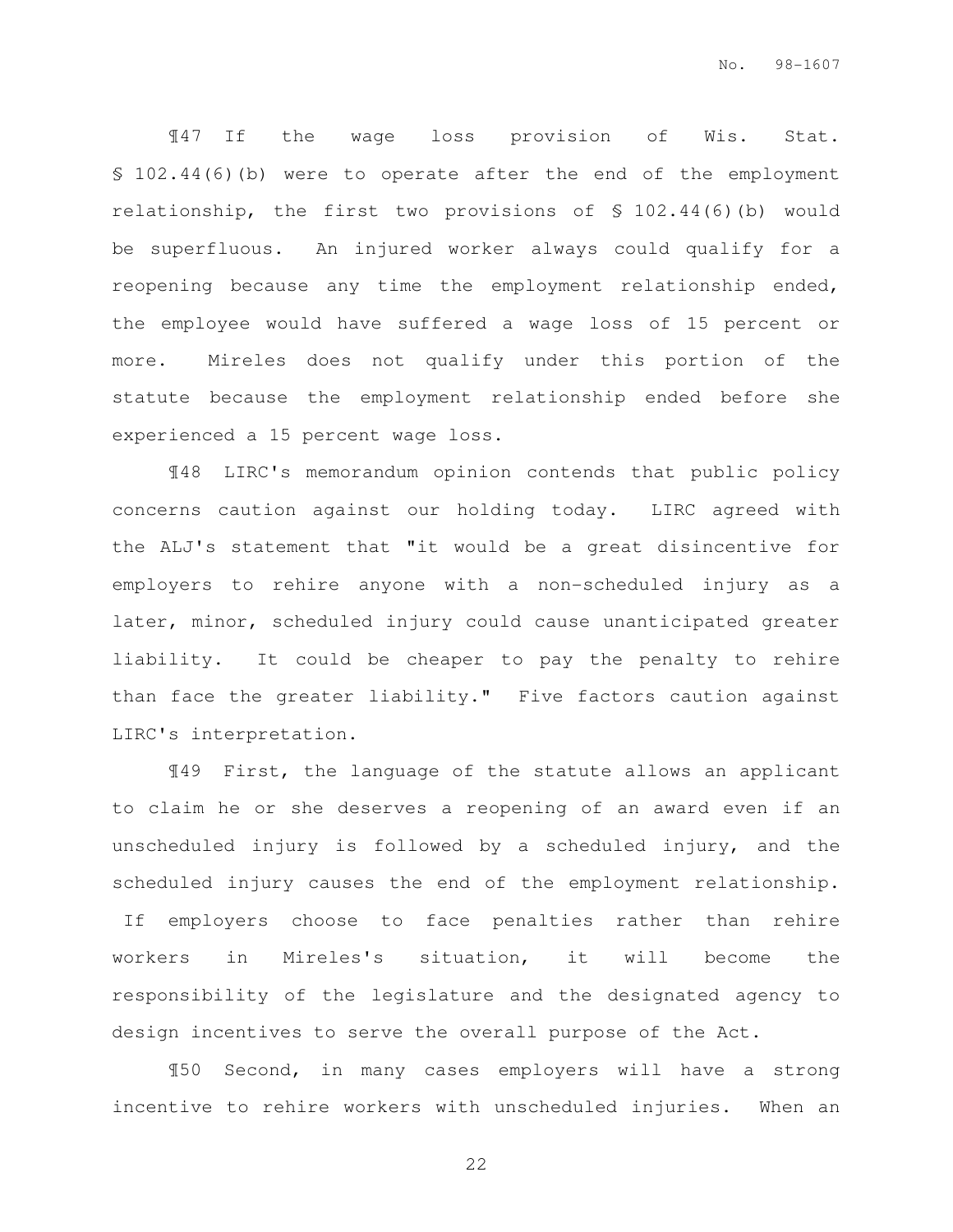employer accommodates an injured worker with work within restrictions, the employer gains the work of the employee, as opposed merely to paying disability benefits to a non-worker. After all, had Ametek refused to rehire Mireles, she could have brought a claim for permanent partial disability benefits for her back injury. Thus, Ametek faced no greater liability for Mireles's unscheduled injury after her scheduled injury than it would have confronted had it refused to rehire her initially. In addition, the employer would avoid penalties by rehiring such a worker.

¶51 Third, even under our holding today, DWD and LIRC still maintain discretion to deny applications made under Wis. Stat. § 102.44(6)(b). The legislature wrote this section in a way that gives the agency administering the law the option of fashioning policies.

¶52 Fourth, the ALJ, LIRC, and Ametek have expressed concerns about a breakdown in the exclusiveness of scheduled benefits. However, any additional compensation awarded to Mireles would account only for that portion of her disability caused by the unscheduled injury. Any award would be subject to the apportionment guidelines in cases of permanent partial disability. See Vande Zande, 70 Wis. 2d at 1093; Langhus v. LIRC, 206 Wis. 2d 494, 505, 557 N.W.2d 450 (Ct. App. 1996).

¶53 Finally, we find it likely that the legislature intended that an injured worker such as Mireles would receive compensation for her unscheduled injury. In numerous instances, the Act provides compensation for cases of multiple injuries.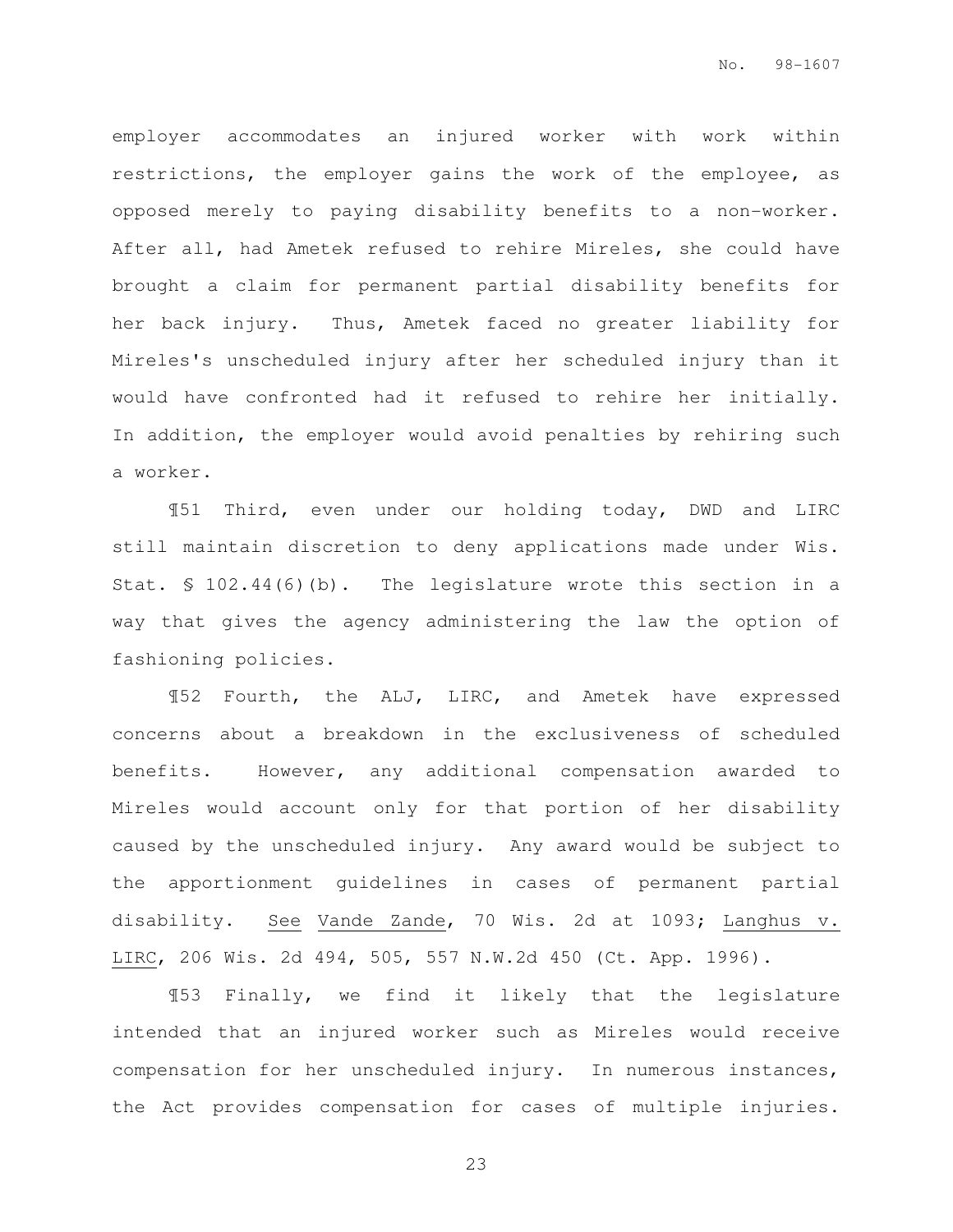See Wis. Stat. §§ 102.44(2), 102.53, 102.54. When the legislature enacted § 102.44(6)(b), it must have contemplated the occurrence of a situation like the one here. Otherwise, it could have written § (6)(b) the same as § 6(a), which explicitly applies to "the physical limitations resulting from the injury." The legislative intent evinces a concern about an injured worker's ability to find suitable employment after injury and a subsequent change in the employment relationship. See Wis. Admin. Code § DWD 80.34 (July, 1996) (considering "[l]ikelihood of future suitable occupational change" in evaluating loss of earning capacity).

#### PERMANENT TOTAL DISABILITY CLAIM

 ¶54 The second issue concerns the interpretation of Wis. Stat. § 102.44(2). This statute grants lifetime benefits to workers who are totally and permanently disabled. Mireles seeks benefits under § 102.44(2) based upon a combination of scheduled and unscheduled injuries. Ametek argues that an unscheduled injury may not be combined with a scheduled injury under this section because scheduled injuries are covered exclusively under three other sections of the Act.

¶55 As with the first issue, we conclude that we give LIRC's interpretation only due weight. The plain language of Wis. Stat. § 102.44(2), when considered in concert with all of § 102.44 and other statutes referred to in the text of § 102.44, dictates that Mireles may qualify for total permanent disability benefits. Furthermore, LIRC's memorandum opinion did not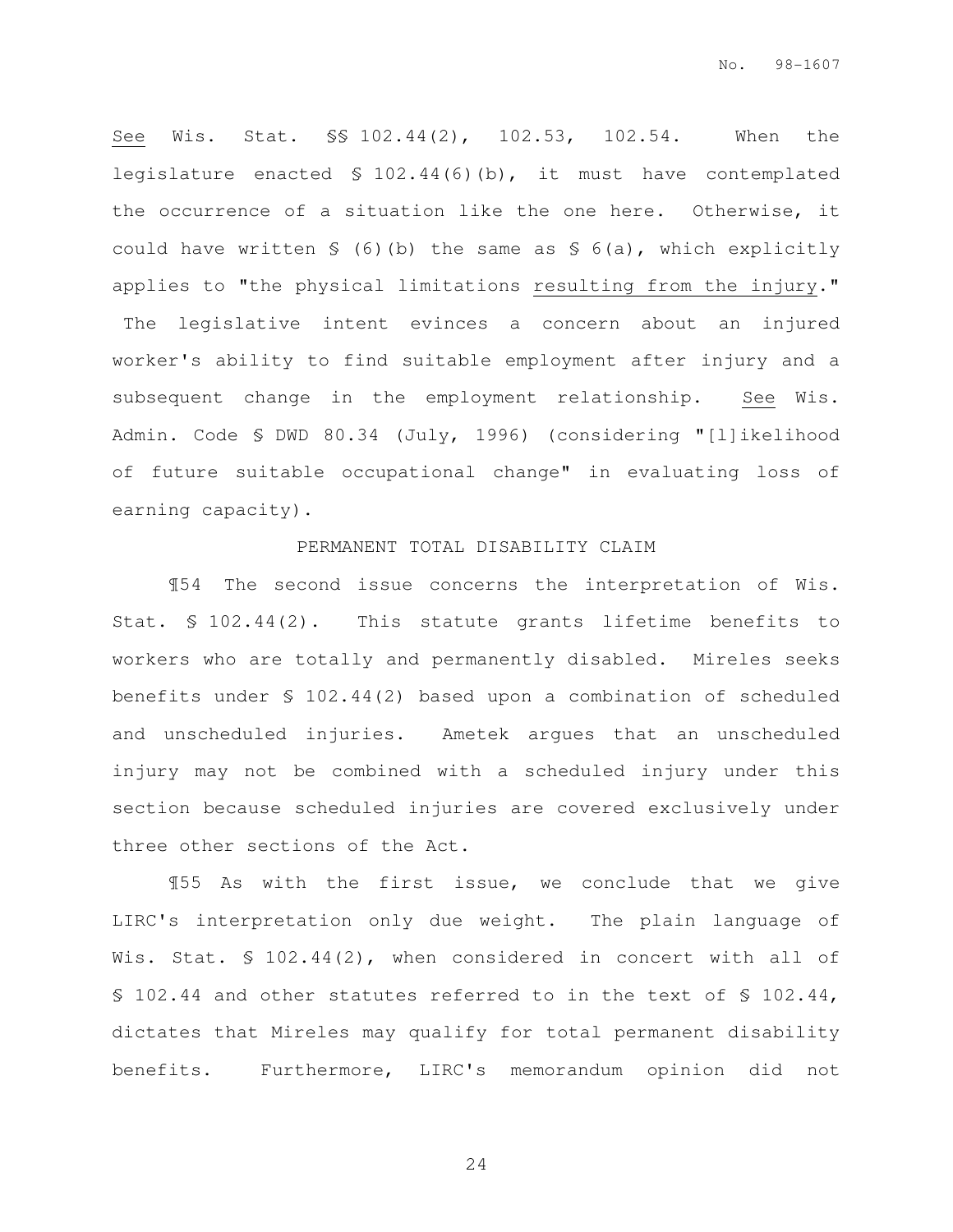develop significant reasoning about this  $\text{claim}^{12}$  and LIRC took a contrary position in another case, Langhus, 206 Wis. 2d 494.

 ¶56 Wisconsin Stat. § 102.44(2) must be read in context. Wisconsin Stat. § 102.43, titled "Weekly Compensation Schedule," sets forth instructions about the payment of benefits. The section covers total, partial, temporary, and permanent disabilities.

¶57 Wisconsin Stat. § 102.44 modifies the immediately preceding section with limitations. Subsection (2) of § 102.44 provides:

In case of permanent total disability aggregate indemnity shall be weekly indemnity for the period that the employe may live. Total impairment for industrial use of both eyes, or the loss of both arms at or near the shoulder, or of both legs at or near the hip, or of one arm at the shoulder and one leg at the hip, constitutes permanent total disability. This enumeration is not exclusive, but in other cases the department shall find the facts.

¶58 Subsection (2) governs the permanent total disability indemnity. The subsection lists several combinations of scheduled injuries that constitute permanent total disability. The text concludes: "This enumeration is not exclusive, but in

e<br>S

<sup>&</sup>lt;sup>12</sup> LIRC's memorandum opinion focused on the argument by Mireles that her back injury caused her wrist injury because she never would have worked in the position that caused her wrist injury "but for" her back injury. See Mireles v. Ametek Lamb Electric, No. 91027213 at 4-5 (LIRC April 25, 1997). Thus, LIRC did not address Mireles's claim in accord with its position in Langhus v. LIRC, 206 Wis. 2d 494, 505, 557 N.W.2d 450 (Ct. App. 1996).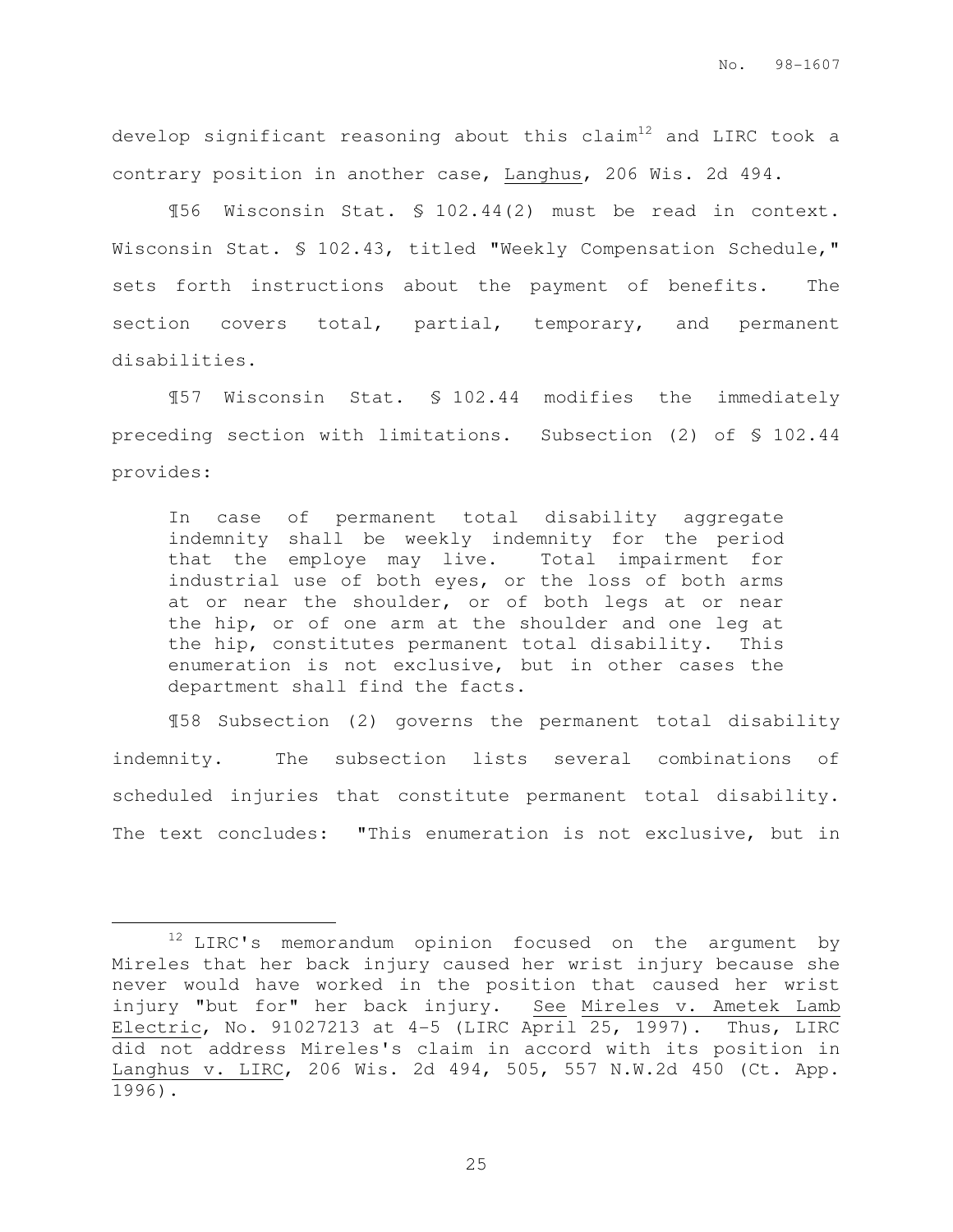other cases the department shall find the facts." Wis. Stat. § 102.44(2).

¶59 The question we must decide is whether the "other cases" of permanent total disability may include a combination of scheduled and unscheduled injuries. Ametek contends that the combination of scheduled and unscheduled injuries suffered by Mireles may not give rise to a claim under Wis. Stat. § 102.44(2). Ametek bases its position on Langhus, 206 Wis. 2d at 505-06, which discussed the exclusionary reach of Wis. Stat.  $$102.44(4).$  Section  $102.44(4)$  states that "[w]here the permanent disability is covered by ss. 102.52, 102.53, and 102.55, such sections shall govern."

¶60 Wisconsin Stat. §§ 102.52, 102.53, and 102.55 must be examined in turn. Section 102.52 is the "Permanent partial disability schedule. $1^{13}$  This schedule contains the full list of scheduled injuries. Mireles's claim for permanent total disability is not covered by § 102.52 because one of her injuries—her back injury—is not part of the schedule.

¶61 Section 102.53 relates to "Multiple injury variations." Its introductory clause begins: "In case an

e<br>S

 $13$  The title of Wis. Stat. § 102.52 supports our reading of the Act. "Although the title is not part of the statute it may be persuasive of the interpretation to be given the statute." Pure Milk Prods. Coop. v. National Farmers Org., 64 Wis. 2d 241, 253, 219 N.W.2d 564 (1974). The title of a statute cannot defeat the language of the law, but it is persuasive evidence of a statutory interpretation. Id. Section 102.52 is titled "Permanent partial disability schedule" (emphasis added). The title, therefore, further evinces the legislature's intent that § 102.52 applies only in cases of permanent partial disability.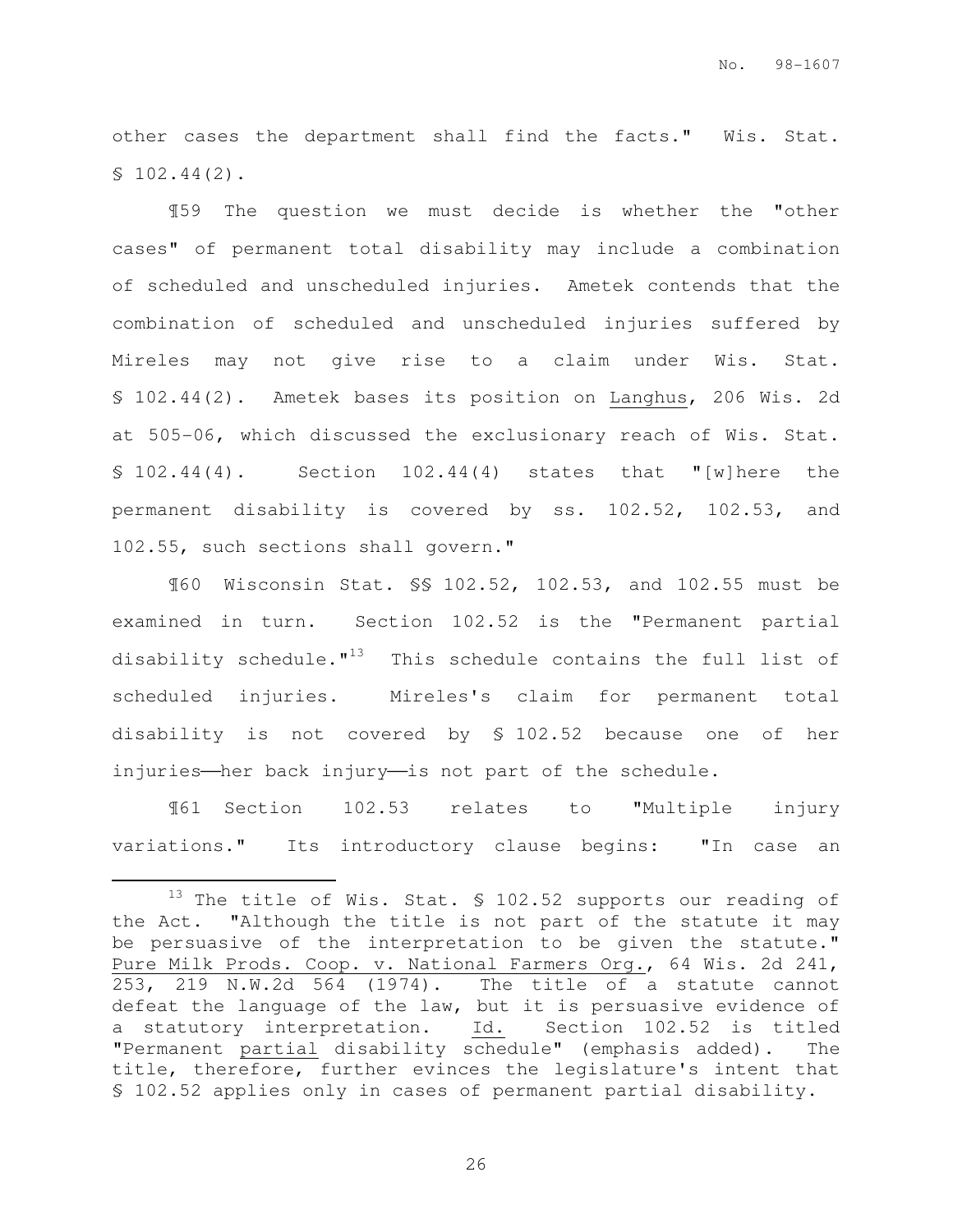injury causes more than one permanent disability specified in ss. 102.44(3), 102.52, and 102.55." Referenced sections 102.52 and 102.55 deal exclusively with scheduled injuries and combinations of scheduled injuries. Section 102.44(3) pertains to "permanent partial disability." Because Mireles's claim is for permanent total disability, not permanent partial disability, Wis. Stat. § 102.44(3) does not apply. Mireles's claim for permanent total disability is not covered by § 102.53.

¶62 Section 102.55, "Application of schedules," refers back to § 102.52 and speaks to injuries "specified in this schedule." Thus, § 102.55 does not cover Mireles's permanent total disability claim.

¶63 We conclude that Wis. Stat. §§ 102.52, 102.53, and 102.55 do not cover a claim for permanent total disability based on a combination of scheduled and unscheduled injuries. In Langhus, the court of appeals reached the same conclusion when it observed:

We note that LIRC's interpretation does not preclude a claimant who can prove total disability, stemming from both scheduled and unscheduled injuries, from receiving lifetime benefits. Section 102.44(2), Stats., specifically provides that certain combinations of scheduled injuries are deemed to constitute permanent total disability. In other situations, DWD is directed "to find the facts." There is no reason, therefore, that a claimant with both scheduled and unscheduled injuries could not establish facts that would allow LIRC to award benefits for permanent total disability under § 102.44(2). The burden of making that showing, however, rests on the claimant.

Langhus, 206 Wis. 2d at 505 n.9.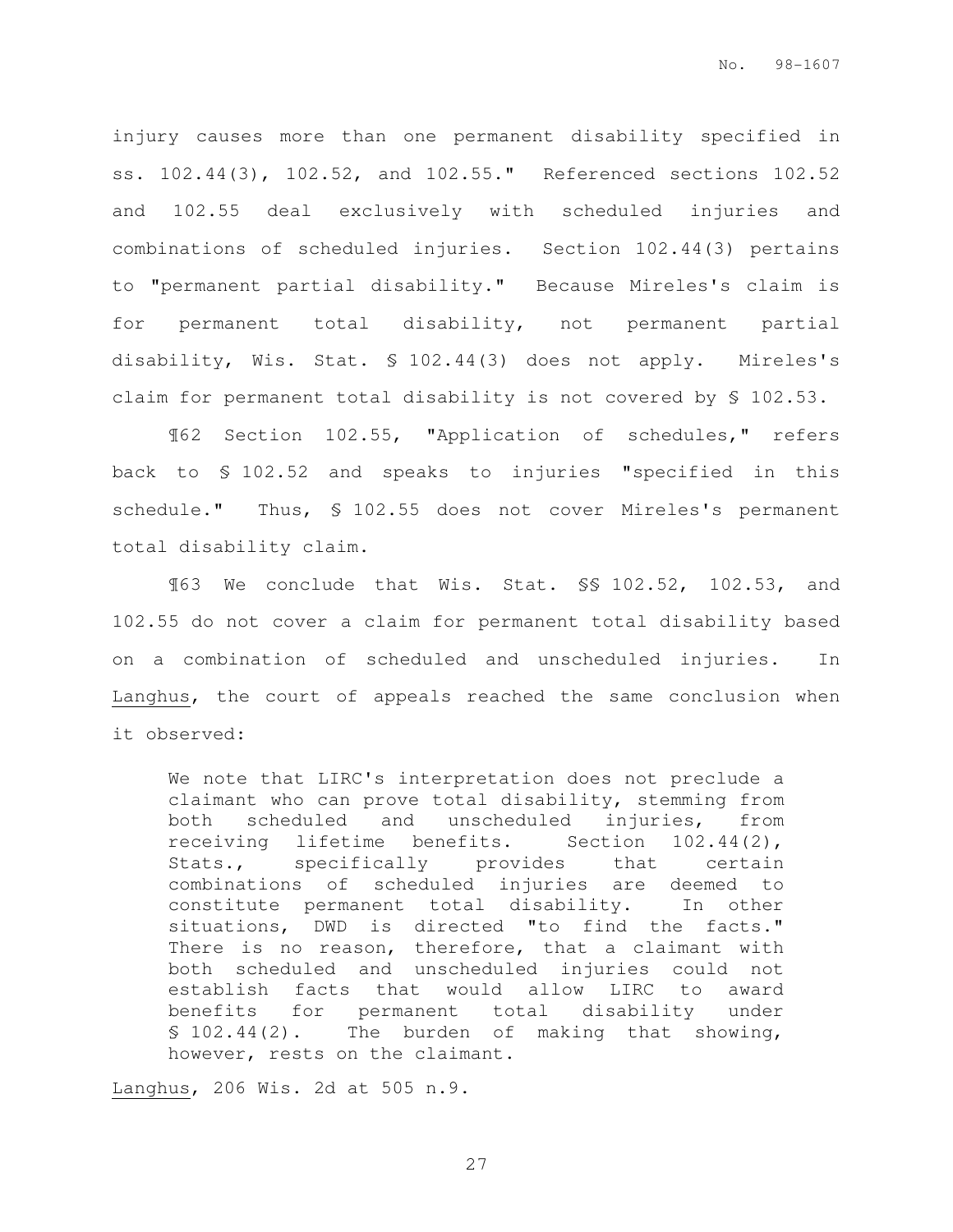¶64 This conclusion is not undermined by two previous decisions, Mednicoff, 54 Wis. 2d 7, and Vande Zande, 70 Wis. 2d 1086. In Mednicoff, this court confronted the issue of whether scheduled injuries could form the basis for a loss of earning capacity claim. Mednicoff, 54 Wis. 2d at 14. The applicant in Mednicoff suffered from a permanent partial disability, based on a combination of scheduled injuries. Id. at 11. She claimed agency error because the trier of fact did not consider her claim for loss of earning capacity. Id. at 11-12. This court determined that the applicant could not receive compensation for loss of earning capacity because loss of earning capacity is inherent for injuries in the schedule. Id. at 12. The court found that only the specific enumerated combinations of scheduled injuries qualified under Wis. Stat. § 102.44(2) and that "all other cases of multiple scheduled or relative injuries are to be compensated according to the provisions of § 102.53." Id. at 14. The court's holding did not preclude a combination of scheduled and unscheduled injuries constituting permanent total disability.

¶65 Vande Zande, 70 Wis. 2d at 1086, was another case involving multiple injuries amounting to a permanent partial disability. The applicant sustained "a skull fracture, loss of sense of taste and smell, facial paralysis, intermittent headaches, dizziness, and vertigo, and 100 percent loss of hearing in his left ear." Id. at 1091. The agency awarded the applicant 20 percent permanent partial disability and a scheduled award for deafness of 55 weeks. Id. at 1091-92. The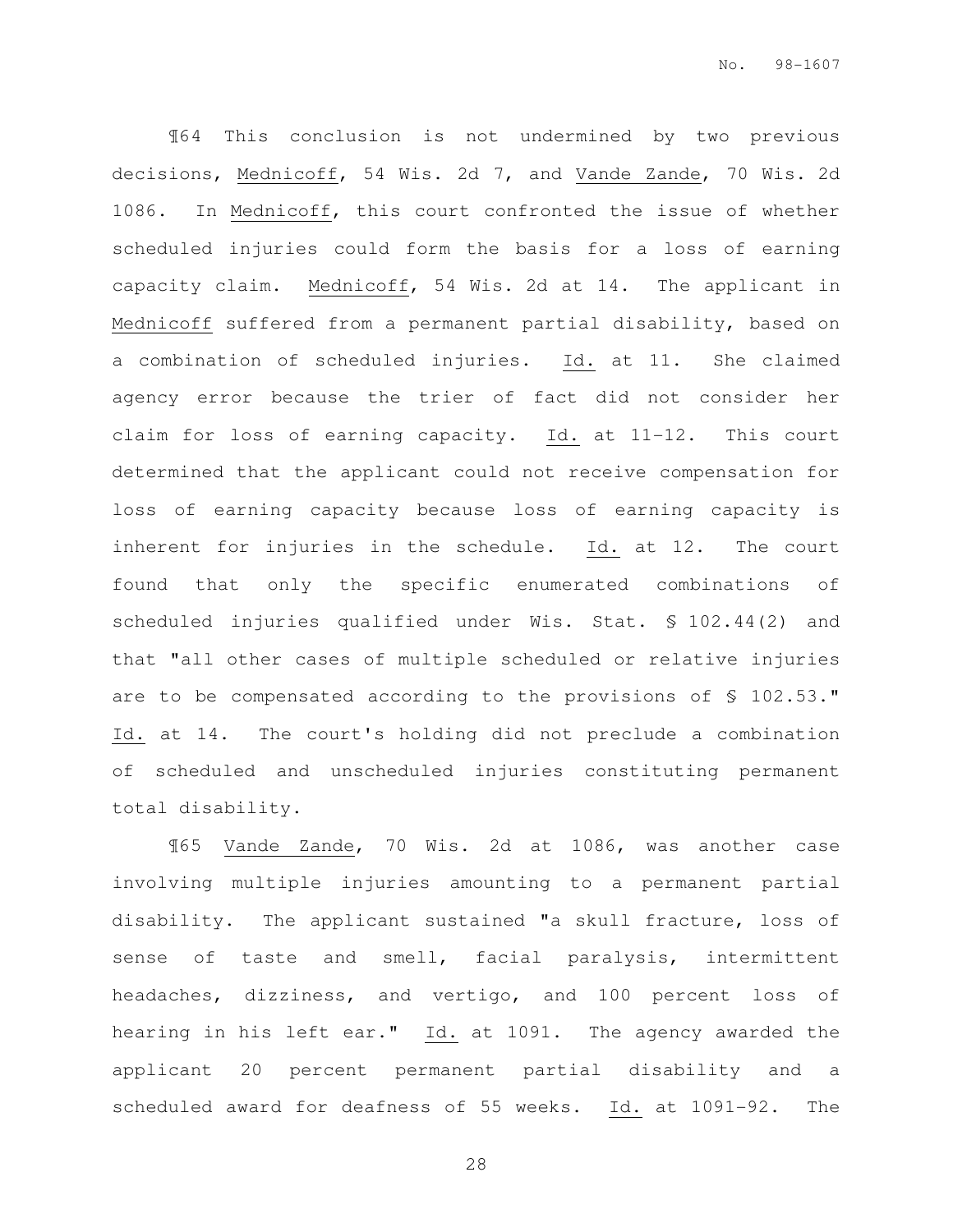applicant contended that the deafness caused the other symptoms and that he deserved an award of 40 percent permanent partial disability. Id. at 1091. He asserted that the schedule should not apply to his case. Id. at 1091. We disagreed and ruled that the administrative agency correctly applied the schedule to the applicant's situation. Vande Zande, 70 Wis. 2d at 1093.

¶66 Both Mednicoff and Vande Zande affirm the explicit language of Wis. Stat. § 102.44(4) that where the permanent disability is covered by Wis. Stat. §§ 102.52, 102.53, and 102.55, such sections shall govern. Wis. Stat. § 102.44(4). Moreover, "in no case shall the percentage of permanent total disability be taken as more than 100 percent." Id. Nonetheless, these cases do not control a claim of permanent total disability not covered by the three sections.

¶67 Langhus makes the point that eligibility to make a claim and proof of a claim are different. In Langhus, the applicant claimed permanent total disability. Langhus injured his knee at work, Langhus, 206 Wis. 2d at 497, an injury governed by the schedule. Wis. Stat. § 102.52. Later, Langhus reinjured his knee and shoulder outside of work. Id. Langhus subsequently developed an unscheduled back injury as a result of a limp from the knee injury. Id. Langhus claimed he suffered total and permanent disability as a result of the back, leg, and shoulder injuries. Id.

¶68 LIRC denied Langhus's claim for permanent total disability benefits because he did not demonstrate what portion of his disability could be attributed to his back injury. Id.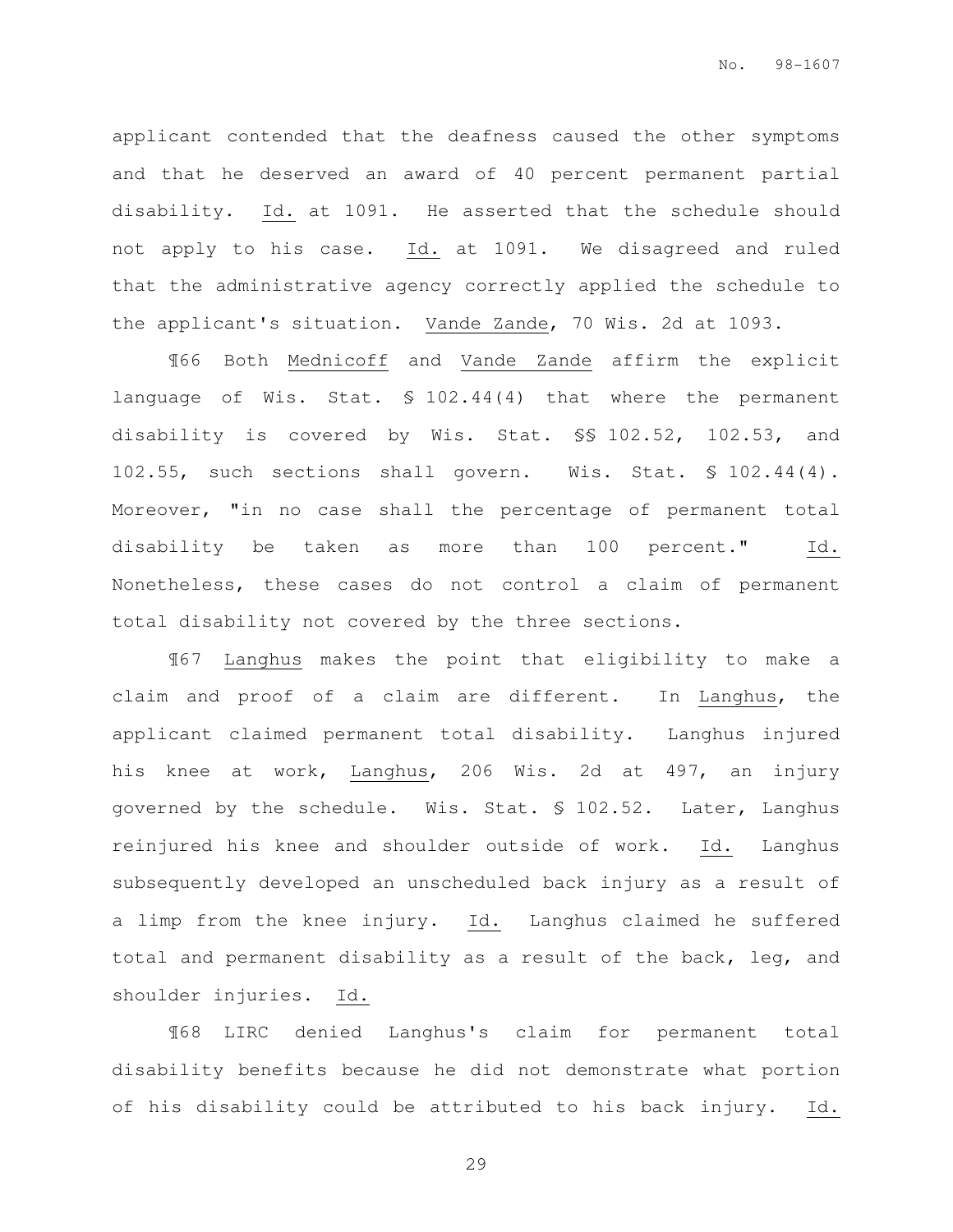at 506. According to the court of appeals, LIRC did not contend that Langhus could not qualify for permanent total disability benefits under Wis. Stat. § 102.44(2). Id. at 505-06. The court of appeals found "that LIRC's interpretation [did] not preclude a claimant who can prove total disability, stemming from both scheduled and unscheduled injuries, from receiving lifetime benefits [under Wis. Stat. § 102.44(2)]." Langhus, 206 Wis. 2d at 505 n.9. Presumably, LIRC wanted Langhus to show that his disability was caused in part by an unscheduled injury, so that compensation for loss of earning capacity was not awarded for an injury caused either significantly or wholly by a scheduled injury. Id. at 505-06. "LIRC did not exceed its authority in placing the burden on Langhus to prove that an ascertainable portion of his total disability was attributable to other than a scheduled injury." $^{14}$  Id. at 506.

¶69 Our holding today does not affect the absolute exclusiveness of scheduled benefits in cases of permanent partial disability. See Langhus, 206 Wis. 2d at 505; Vande Zande, 70 Wis. 2d at 1093; Mednicoff, 54 Wis. 2d at 14. This includes the apportionment guidelines for permanent partial disability cases from Vande Zande, 70 Wis. 2d at 1091-93, and Hagen v. LIRC, 210 Wis. 2d 12, 23, 563 N.W.2d 454 (1997). An injured worker with a permanent partial disability attributable to both a scheduled and unscheduled injury still will be unable

e<br>S

<sup>&</sup>lt;sup>14</sup> As noted in Mireles's Reply Brief, the issue of apportionment is not before the court.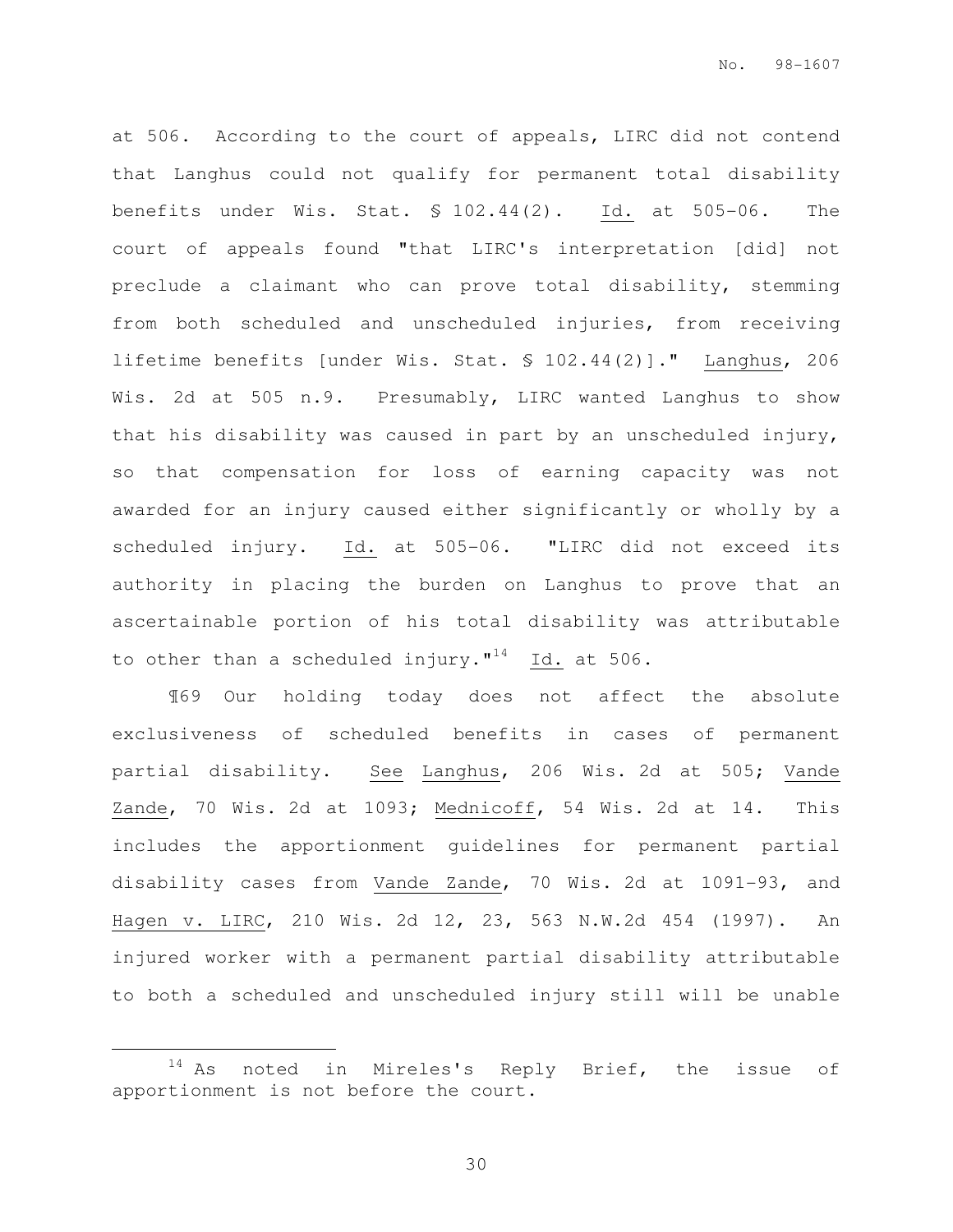to recover beyond the schedule limits for that portion of the disability attributable to the scheduled injury. Hagen, 210 Wis. 2d at 23.

¶70 Our interpretation of Wis. Stat. § 102.44(6)(b) and 102.44(2) does not guarantee Mireles or any applicant additional benefits. Our interpretation merely permits applicants in the unusual circumstances here to state claims that the department may consider and that the applicants must prove. Ultimately, the department finds the facts.

#### CONCLUSION

¶71 We find that the language of Wis. Stat. § 102.44(6)(b) allows the department to reopen a Worker's Compensation award to account for loss of earning capacity from an unscheduled injury, even if a scheduled injury causes the termination of an employment relationship. We also find that Mireles can qualify for permanent total disability benefits under Wis. Stat. § 102.44(2) based upon the combination of her injuries, if she can prove such disability to the department. We therefore remand for further agency proceedings consistent with this opinion.

By the Court.—The decision of the court of appeals is reversed and the cause remanded.